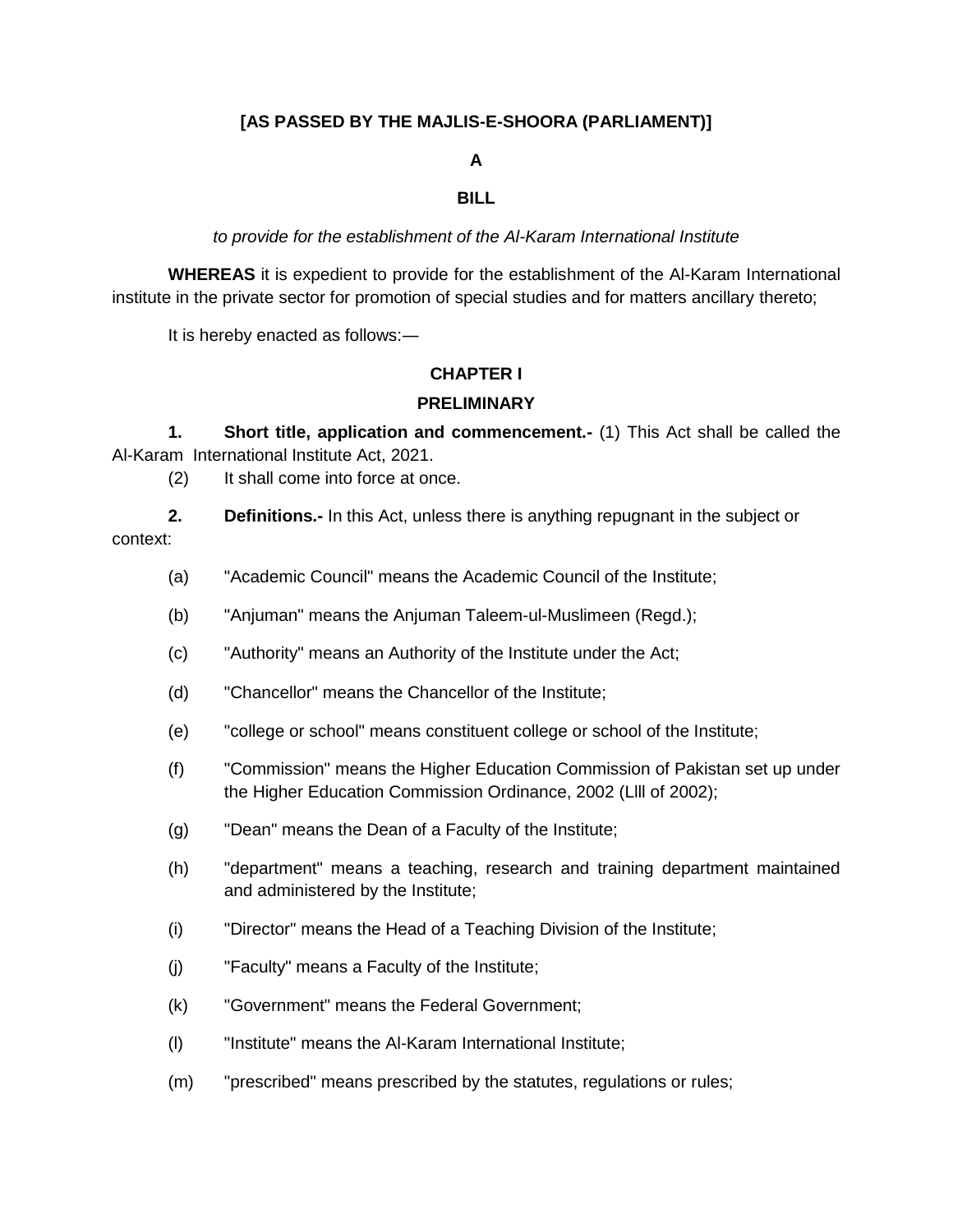- (n) "Principal" means the Principal of a constituent college or school of the Institute:
- (o) "Professor Emeritus" means retired professor working in a faculty in an honorary capacity;
- (p) "Representation Committees" means the Representation Committees constituted under the Act;
- (q) "Review Pannel" means the Review Pannel set up by the Chancellor under the Act;
- (r) "Senate" means the senate of the Institute;
- (s) "Schedule" means a schedule appended to the Act;
- (t) "Search Committee" means the Search Committee set up by the Senate under this Act;
- (u) "statutes, regulations and rules" means the statutes, regulations and rules respectively made or deemed to have been made under the Act;
- (v) "Syndicate" means the Syndicate of the Institute;

 $\mathcal{L}[\mathcal{L}(\mathcal{L}(\mathcal{L}(\mathcal{L}(\mathcal{L}(\mathcal{L}(\mathcal{L}(\mathcal{L}(\mathcal{L}(\mathcal{L}(\mathcal{L}(\mathcal{L}(\mathcal{L}(\mathcal{L}(\mathcal{L}(\mathcal{L}(\mathcal{L}(\mathcal{L}(\mathcal{L}(\mathcal{L}(\mathcal{L}(\mathcal{L}(\mathcal{L}(\mathcal{L}(\mathcal{L}(\mathcal{L}(\mathcal{L}(\mathcal{L}(\mathcal{L}(\mathcal{L}(\mathcal{L}(\mathcal{L}(\mathcal{L}(\mathcal{L}(\mathcal{L}(\mathcal{$ 

- (w) "Teacher" means a whole-time teacher appointed and paid by the Institute; and
- (x) "Vice Chancellor" means the Vice Chancellor of the Institute.

## **CHAPTER II**

#### **THE INSTITUTE**

**3. Establishment and incorporation of the Institute.-** (1) There shall be established an Institute to be called Al-Karam International Institute consisting of the Chancellor, the Vice Chancellor, members of the Senate, the Deans, the Chairmen, the Principals and members of the Academic Council and such other officers as may be prescribed or any council, committee and any other body as the Authority may establish.

(2) The Institute shall be a body corporate with its main campus at Bhera, having perpetual succession and common seal, with power, among others, to acquire, hold and dispose of any property or investment vesting in it and shall said name sue and be sued.

(3) The Institute shall be competent to acquire and hold property, both movable and immovable, and to lease, sell or otherwise transfer any movable and immovable property which may have become vested in or been acquired by it.

(4) Notwithstanding anything contained in any other law but subject to this Act and the Higher Education Commission Ordinance, 2002 (LIII of 2002), the Institute shall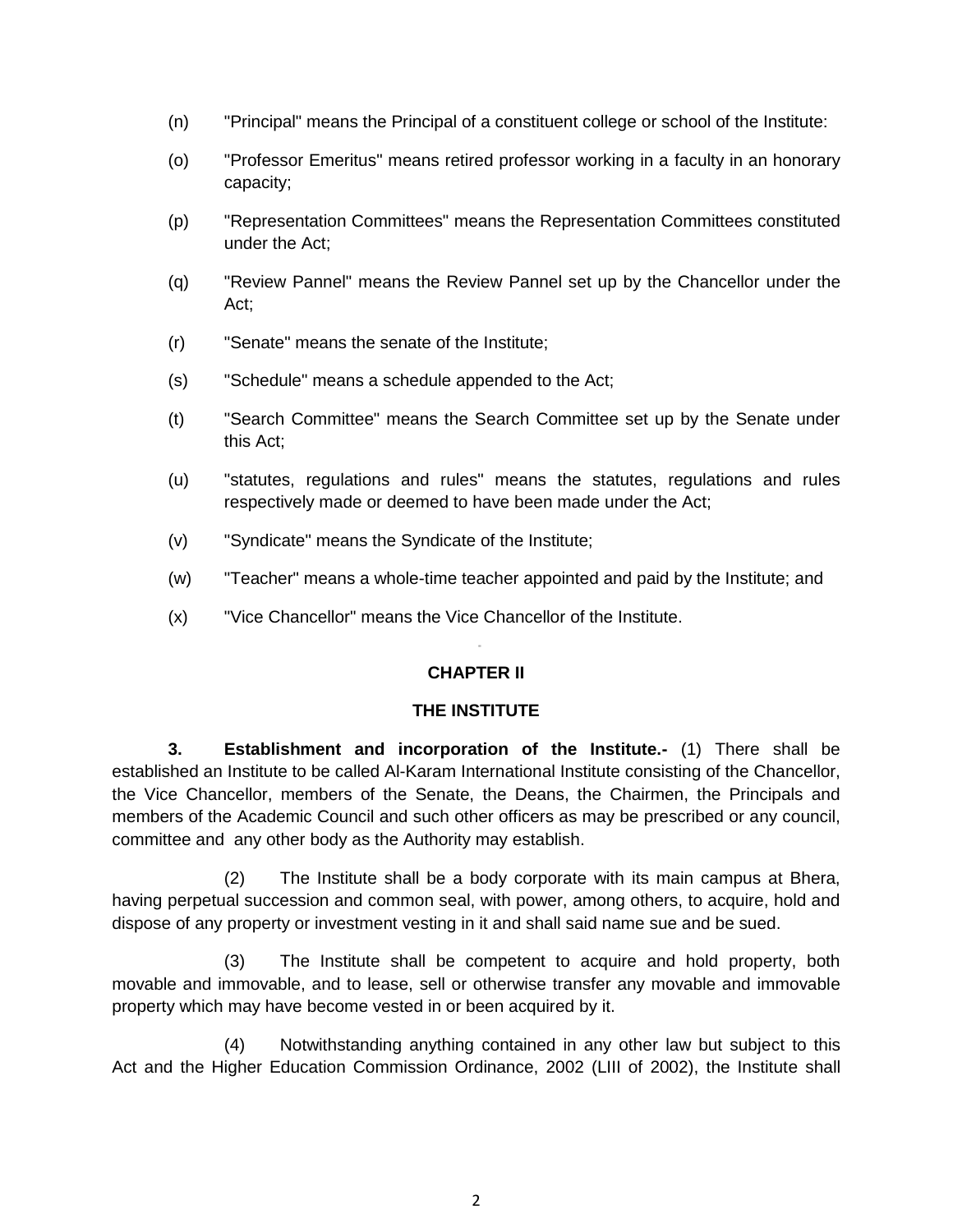have academic, financial and administrative autonomy including the power to employ officers, teachers and other employees on such terms as may be prescribed.

- **4. Functions of the Institute.-** The Institute shall perform the following functions:-
	- (i) to provide for education and scholarship in such branches of knowledge as it may deem fit with special focus on research in Islamic Shariah and to make provision for research, service to society and for the application, advancement and dissemination of knowledge in such manner as it may determine;
	- (ii) to prescribe courses of studies to be conducted by it and the colleges;
	- (iii) to hold examinations and to award and confer degrees, diplomas, certificates and other academic distinctions to and on persons who have been admitted to and have passed its examinations under prescribed conditions;
	- (iv) to prescribe the terms and conditions of employment of the officers, teachers and other employees of the Institute and to lay down terms and conditions that may be different from those applicable to government servants in general;
	- (v) to engage, where necessary, persons on contracts of specified duration and to specify the terms of each engagement;
	- (vi) to confer honorary degrees or other distinctions on approved persons in the manner prescribed;
	- (vii) to provide for such instruction for persons not being students of the Institute as it may prescribe, and to grant certificates and diplomas to such persons:
	- (viii) to institute programmes for the exchange of students and teachers between the institute and other universities, educational institutions and research organizations, inside as well as outside Pakistan;
	- (ix) to provide career counseling and job search services to students and alumni;
	- (x) to maintain linkages with alumni:
	- (xi) to develop and implement fund-raising plans;
	- (xii) to provide and support the academic development of the faculty of the Institute;
	- (xiii) to confer degrees on persons who have carried on independent research under prescribed conditions;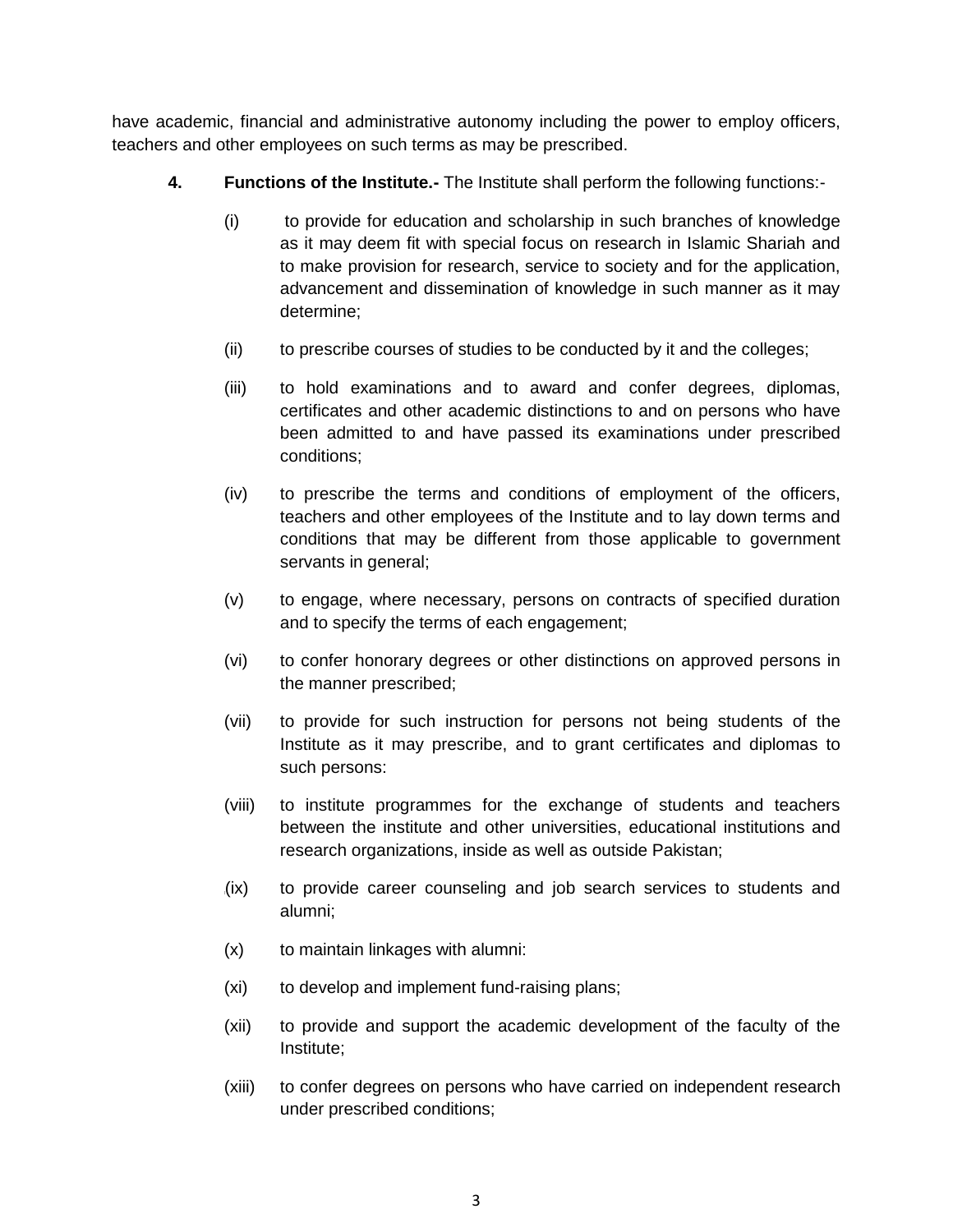- (xiv) to accept the examinations passed and the period of study spent by students of the Institute at other universities and places of learning equivalent to such examinations and periods of study in the Institute, as it may prescribe, and to withdraw such acceptance;
- (xv) to co-operate with the universities, public authorities or private organizations, inside as well as outside Pakistan; in such manner and for such purposes a may be prescribe;
- (xvi) to institute Professorships, Associate Professorships, Assistant Professorships and Lecturerships and any other posts and to appoint persons thereto;
- (xvii) to create posts for research, extension, administration and other related purposes and to appoint persons thereto;
- (xviii) to institute and award financial assistance to students in need, fellowships, scholarships, bursaries, medals and prizes under prescribed conditions;
- (xix) to establish departments, schools, colleges, campuses, faculties, institutes, museums and other centers of learning for the development of teaching and research and to make such arrangements for their maintenance, management and administration, inside Pakistan as well as outside Pakistan under prescribed conditions;
- (xx) to provide for the residence of the students of the Institute and the colleges, to institute and maintain halls of residence and to approve or license hostels and lodging;
- (xxi) to maintain order, discipline and security on the campuses of the Institute and the colleges;
- (xxii) to promote the extracurricular and recreational activities of such students, and to make arrangements for promoting their health and general welfare;
- (xxiii) to demand and receive such fees and other charges as it may determine;
- (xxiv) to make provision for research, advisory or consultancy services and with these objects to enter into arrangements with other institutions public or private bodies, commercial and industrial enterprises under prescribed conditions;
- (xxv) to enter into, carry out, vary or cancel contracts;
- (xxvi) to receive and manage property transferred and giants, contributions made to the Institute and to invest any fund representing such property,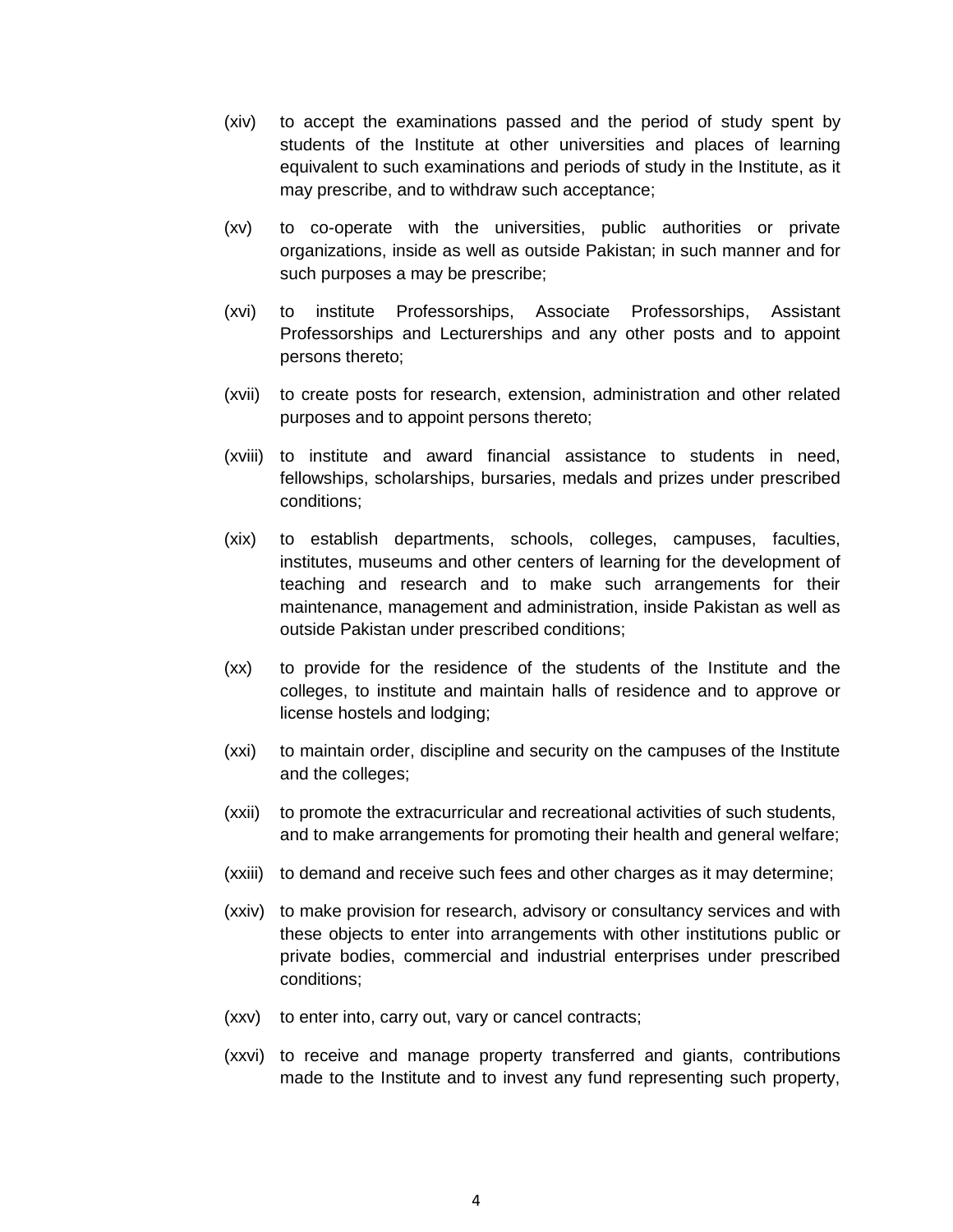grants, bequests, trusts, gifts, donations, endowments or contributions in such manner as it may deem fit;

- (xxvii) to provide for the for the printing and publication of research and other works; and
- (xxviii) to do such other acts and things as may be requisite in order to further the objectives of the Institute as a place of promotion of special studies, educations, learning and research.

**5. Institute open to all classes, creeds, etc.-** (1) Except where the Institute has been declared by notification in the official Gazette to be open only to persons of a specified gender, the Institute shall be open to all persons of either gender and of whatever religion, race, creed, class, color or domicile and no person shall be denied the privileges of the Institute on the grounds of religion, race, caste, creed, class, colour or domicile.

(2) An increase in any fee or charge that is in excess of ten percent per annum on an annualized basis from the last such increase may not be made except in special circumstances and with the approval of the Chancellor.

(3) The Institute shall establish financial aid programmes for students in need, to the extent considered feasible by the Senate given the resources available, so as to enable admission and access to the Institute and the various opportunities provided by it to be based on merit rather than ability to pay.

(4) The Institute may offer self-finance schemes not covering more than ten percent of the total number of students in any on-campus taught course or research-based programme of study.

**6. Teaching at the Institute.-** (1) All recognized teaching in various courses shall be conducted by the Institute or a college in the prescribed manner and may include lectures, tutorials, discussions, .seminars, demonstrations, distance learning and other methods of instruction as well as practical work in the laboratories, hospitals, workshops and other governmental or private organizations.

(2) The authority responsible for organizing recognized teaching shall be such as may be prescribed.

## **CHAPTER III**

## **OFFICERS OF THE INSTITUTE**

**7. Principal officers.-**The following shall be the principal officers of the Institute namely:-

(a) the Patron;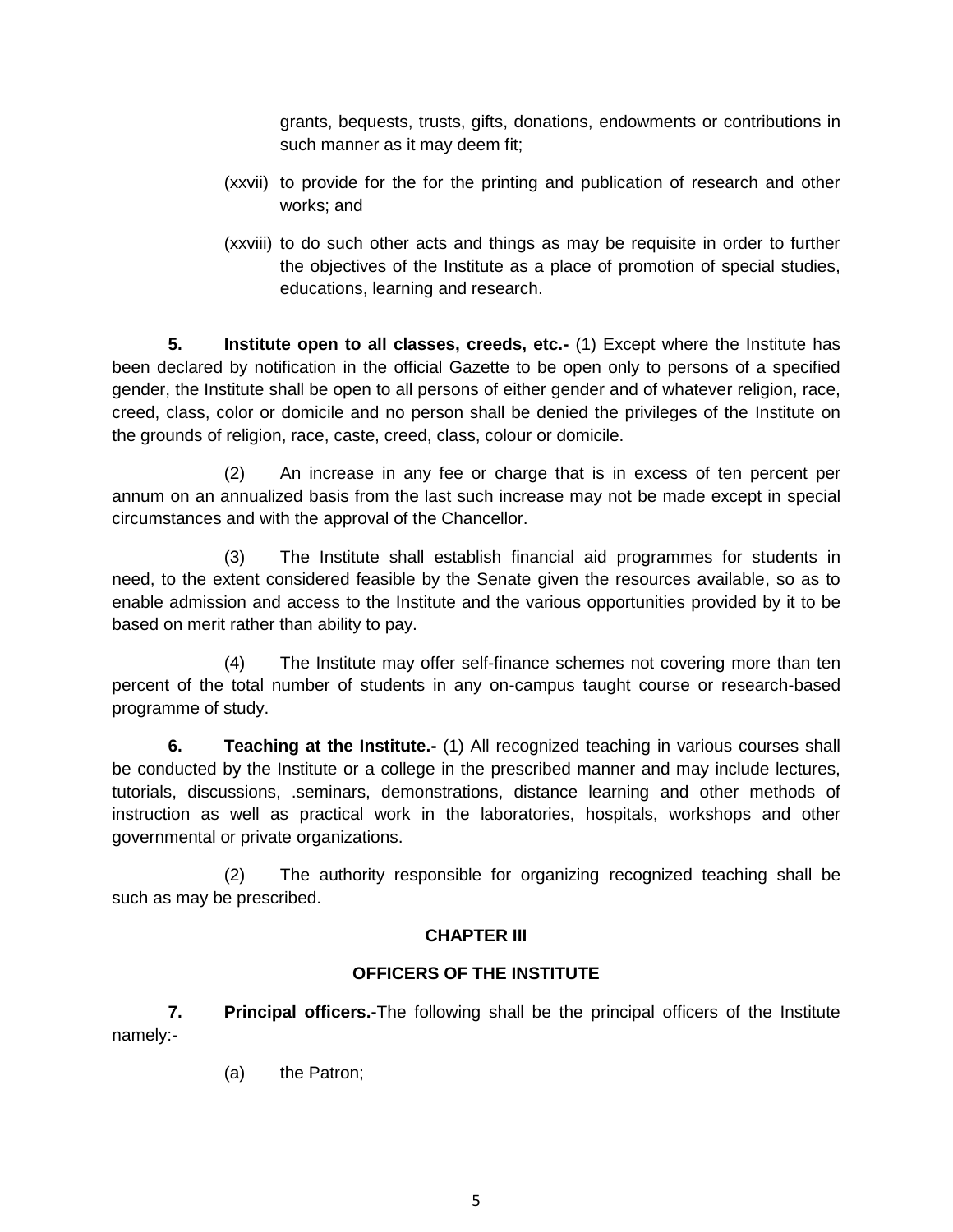- (b) the Chancellor;
- (c) the Vice Chancellor;
- (d) the Deans;
- (e) the Principals of the colleges;
- (f) the Chairpersons of the departments;
- (g) the Registrar;
- (h) the Treasurer;
- (i) the Controller of Examinations; and
- (j) such other persons as may be prescribed by the statutes or regulations to be the principal officers of the Institute.

**8. Patron.-** (1) The President of the Islamic Republic of Pakistan shall be the Patron of the Institute.

(2) The Patron shall, when present, preside at the convocation of the Institute and, in his absence, the Senate may request a person of eminence or the Chancellor to preside over the convocation.

(3) Any proposal to confer an honorary degree shall be subject to confirmation of the Patron.

**9. Visitation.-** (1) The Patron may in accordance with the terms and procedures as may be prescribed, cause an inspection to be made on his own motion or at the request of the Commission in respect of any matter connected with the affairs of the Institute and shall from time to time, direct any person or persons to inquire into or carry out inspection of:

- (a) the Institute, its building; laboratories and other facilities;
- (b) any college, school, department, or hostel maintained by the Institute;
- (c) the adequacy of financial and human resources;
- (d) the teaching research, curriculum, examination and other matters of the Institute; and
- (e) such other matters as the Patron may specify.

(2) The Patron shall communicate to the Senate his views with regard to the result of visitation and shall, after ascertaining the views of the Senate, advise the Chancellor on the action to be taken by it.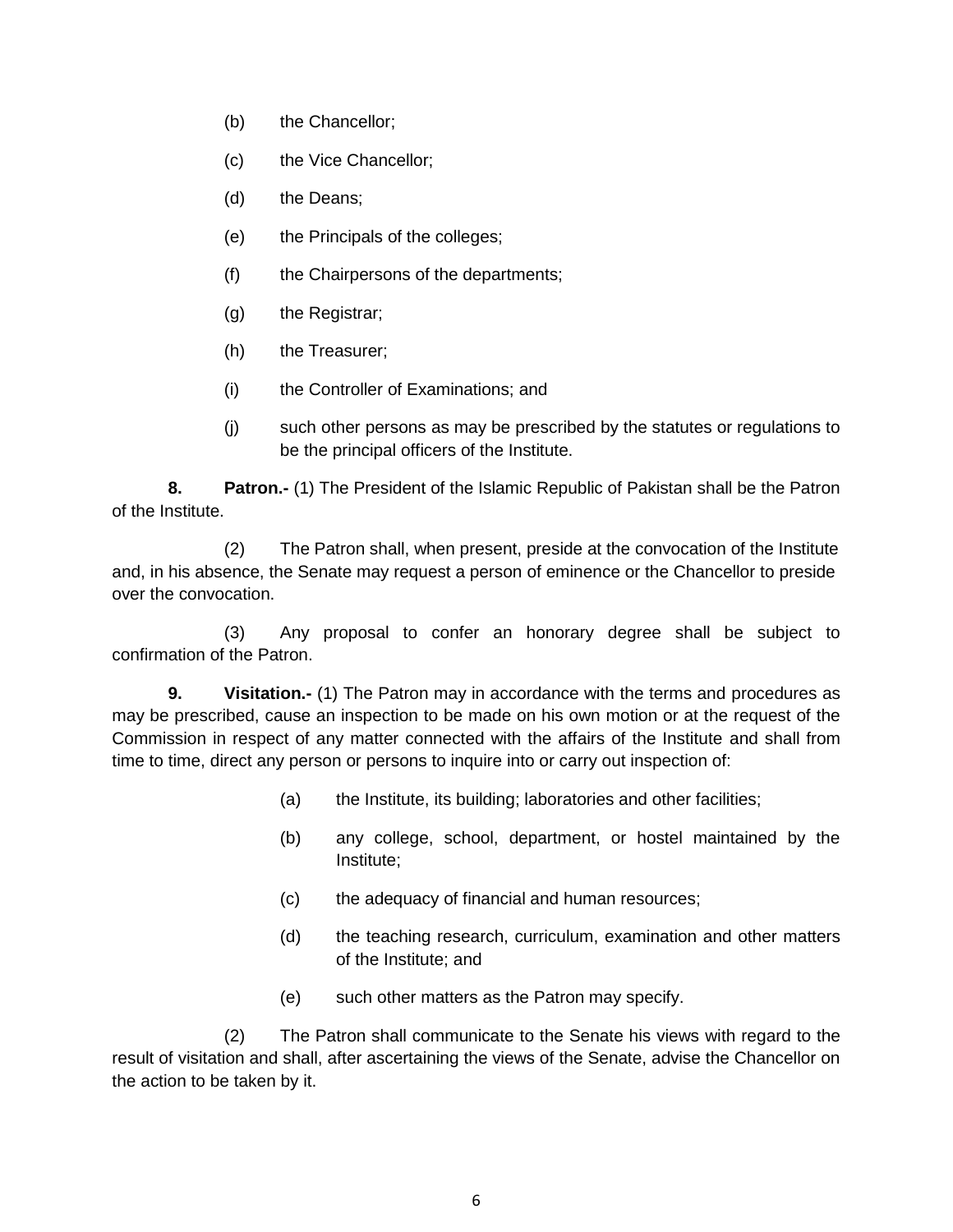(3) The Chancellor shall, within such time as may be specified by the Patron, communicate to him such action, if any, as has been taken or may be proposed to be taken upon the result of visitation.

(4) Where the Senate does not, within the time specified, take action to the satisfaction of the Patron, the Patron may issue such directions as he deems fit and Senate shall comply with all such directions.

**10. The Chancellor.-** (1) The Chairman of the Anjuman shall be the Chancellor of the Institute.

(2) The Chancellor shall, when present, preside at the meetings of the Senate and, in the absence of the Patron, the Senate may request the Chancellor to preside over the convocation of the Institute.

(3) The members of the Senate as well as the Vice Chancellor shall be appointed by the Chancellor from amongst the persons recommended by the Representation Committee set up for this purpose or the Search Committee established in accordance with the Act and the statutes along with those elected.

(4) If the Chancellor is satisfied that serious irregularity or mismanagement with respect to the affairs of the Institute or an Authority has occurred, he may—

- (a) as regards proceedings of the Senate, direct that specified proceedings be reconsidered and appropriate action taken within one month of the direction having been issued; and
- (b) direct the Senate to exercise powers under section 19.

(5) If the Chancellor is satisfied that either no reconsideration has been carried out or that the reconsideration has failed to address his concern under sub-section (4), he may, after calling upon the Senate to show cause in writing, appoint a five member Review Panel to examine and report to the Chancellor on the functioning of the Senate.

(6) The report of the Review Panel shall be submitted within such time as may be prescribed by the Chancellor.

(7) The Review Panel shall be drawn from persons of eminence in academics and in the fields of law, accountancy and administration.

**11. Removal from the Senate.-**(1) The Chancellor may, upon the recommendation of the Review Panel, remove any person from the membership of the Senate on the ground that such person has:

- (a) become of unsound mind; or
- (b) become incapacitated to function as member of the Senate; or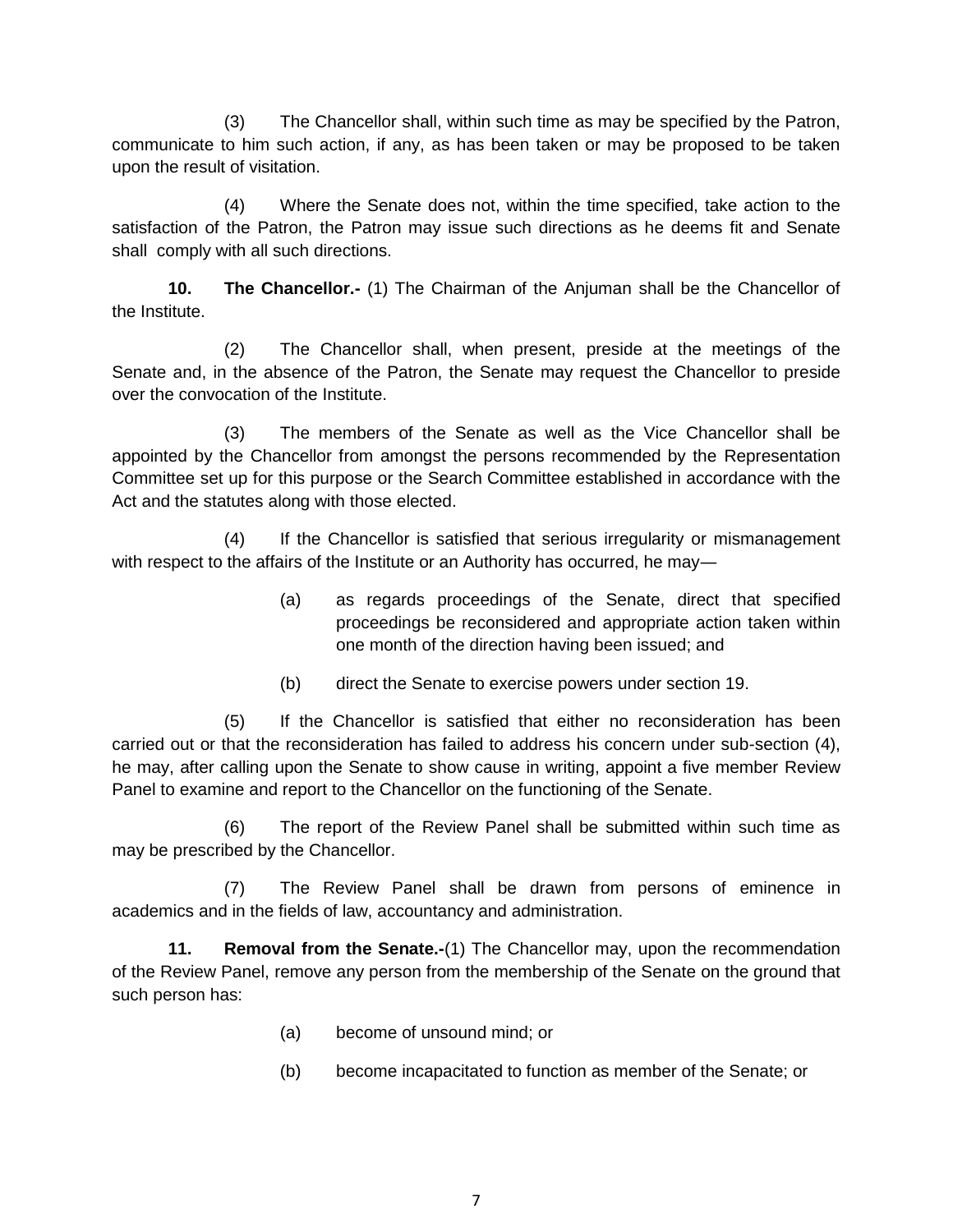- (c) been convicted by a court of law for an offence involving moral turpitude; or has absented himself from two consecutive meetings without just cause; or
- (d) been guilty of misconduct, including use of position for personal advantage of any kind, or gross inefficiency in the performance of functions.

(2) The Chancellor shall remove any person from the membership of the Senate on a resolution calling for the removal of such person supported by at least three-fourths of the membership of the Senate:

(3) The provisions of this section shall not be applicable to the Vice Chancellor in his capacity as a member of the Senate and before passing of the resolution under sub-section (2), the Senate shall provide the member concerned an opportunity of hearing.

**12. Vice Chancellor.-** (1) There shall be a Vice Chancellor of the Institute who shall be an eminent academician or a distinguished administrator and shall be appointed on such terms and conditions as may be prescribed.

(2) The Vice Chancellor shall be the chief executive officer of the Institute responsible for all administrative and academic functions of the Institute and for ensuring that the provisions of the Act, statutes, regulations and rules are faithfully observed in order to promote the general efficiency and good order of the Institute.

(3) The Vice Chancellor may exercise administrative control over the officers, teachers and other employees of the Institute.

(4) The Vice Chancellor shall, if present, be entitled to attend any meeting of any Authority or body of the Institute.

(5) The Vice Chancellor may, in an emergency that in his opinion requires immediate action ordinarily not in the competence of the Vice Chancellor, take such action and forward, within seventy-two hours, a report of the action taken to the members of the Emergency Committee of the Senate, to be set up under the statutes.

(6) The Emergency Committee may direct such further action as it considers appropriate.

- (7) The Vice Chancellor may exercise the following powers:
	- (a) to direct teachers, officers and other employees of the Institute to take up such assignments in connection with examination, administration and such other activities in the Institute as he may consider necessary for the purposes of the Institute;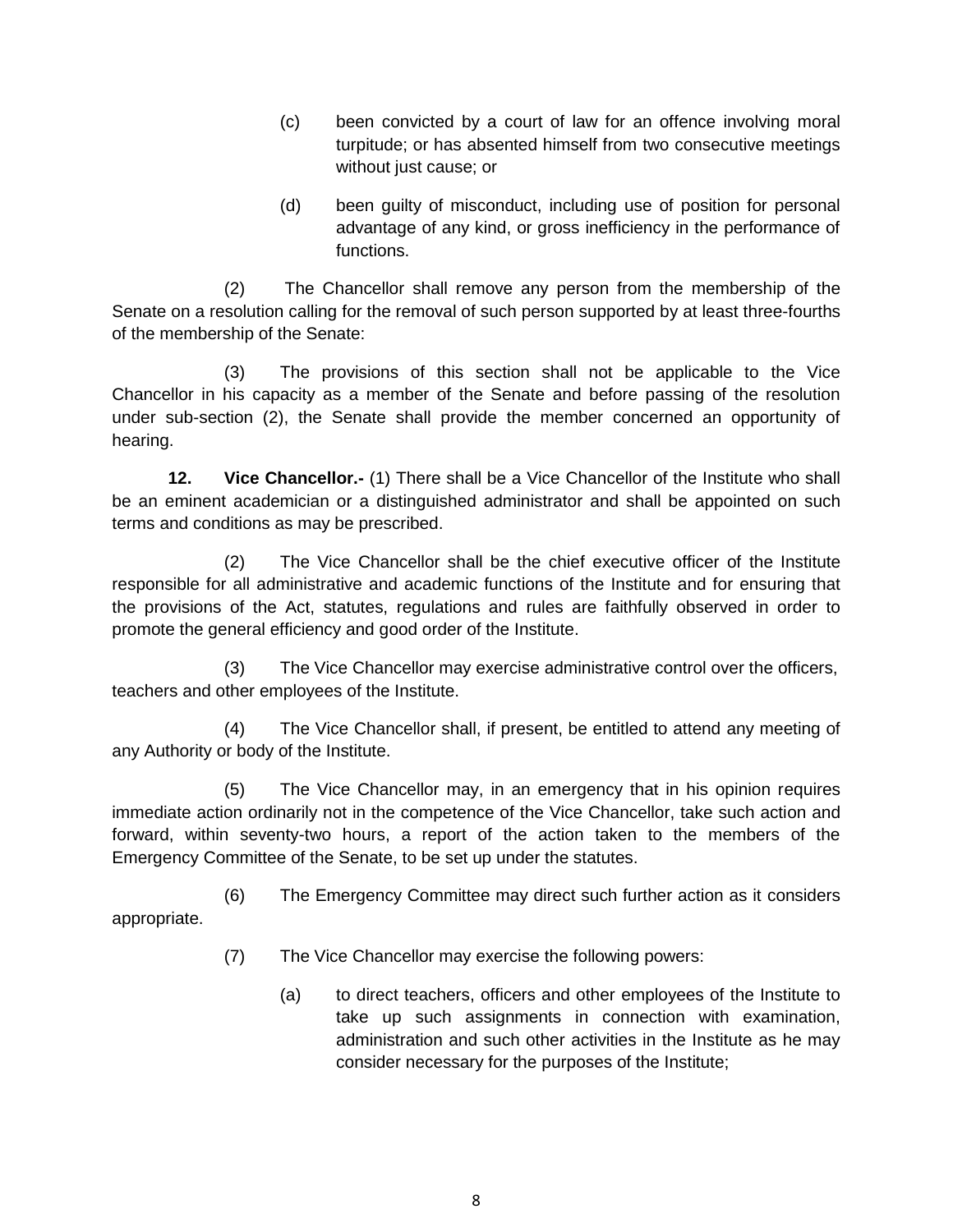- (b) to sanction by re-appropriation an amount not exceeding an amount prescribed by the Senate for an unforeseen item not provided for in the budget and report it to the Senate at the next meeting;
- (c) to make appointments of such categories of employees of the Institute and in such manner as may be prescribed by the statutes;
- (d) to suspend, punish and remove, in accordance with prescribed procedure, from service officers, teachers and other employees of the Institute except those appointed by or with the approval of the Senate;
- (e) to delegate, subject to such conditions as may be prescribed, any of his powers under this Act to an officer or officers of the Institute; and
- (f) to exercise and perform such other powers and functions as may be prescribed.

(8) The Vice Chancellor shall present an annual report before the Senate within three months of the close of the academic year and the annual report shall contain such information as regards the academic year under review as may be prescribed including disclosure of all relevant facts pertaining to:

- (a) academics;
- (b) research;
- (c) administration; and
- (d) Finances.

(9) The Vice Chancellor's annual report shall be made available, prior to its presentation before the Senate, to all officers and teachers and shall be published in such numbers as are required to ensure its wide circulation.

**13. Appointment and removal of the Vice-Chancellor.-** (1) The Vice-Chancellor shall be appointed by the Chancellor on the recommendations of the Senate.

(2) A Search Committee for the recommendation of persons suitable for appointment as Vice-Chancellor shall be constituted by the Senate on the date and in the manner prescribed by the statutes and shall consist of two eminent members of the Society nominated by the Chancellor, two members of the Senate, two distinguished Teachers who are not members of the Senate and one academic of eminence not employed by the Institute.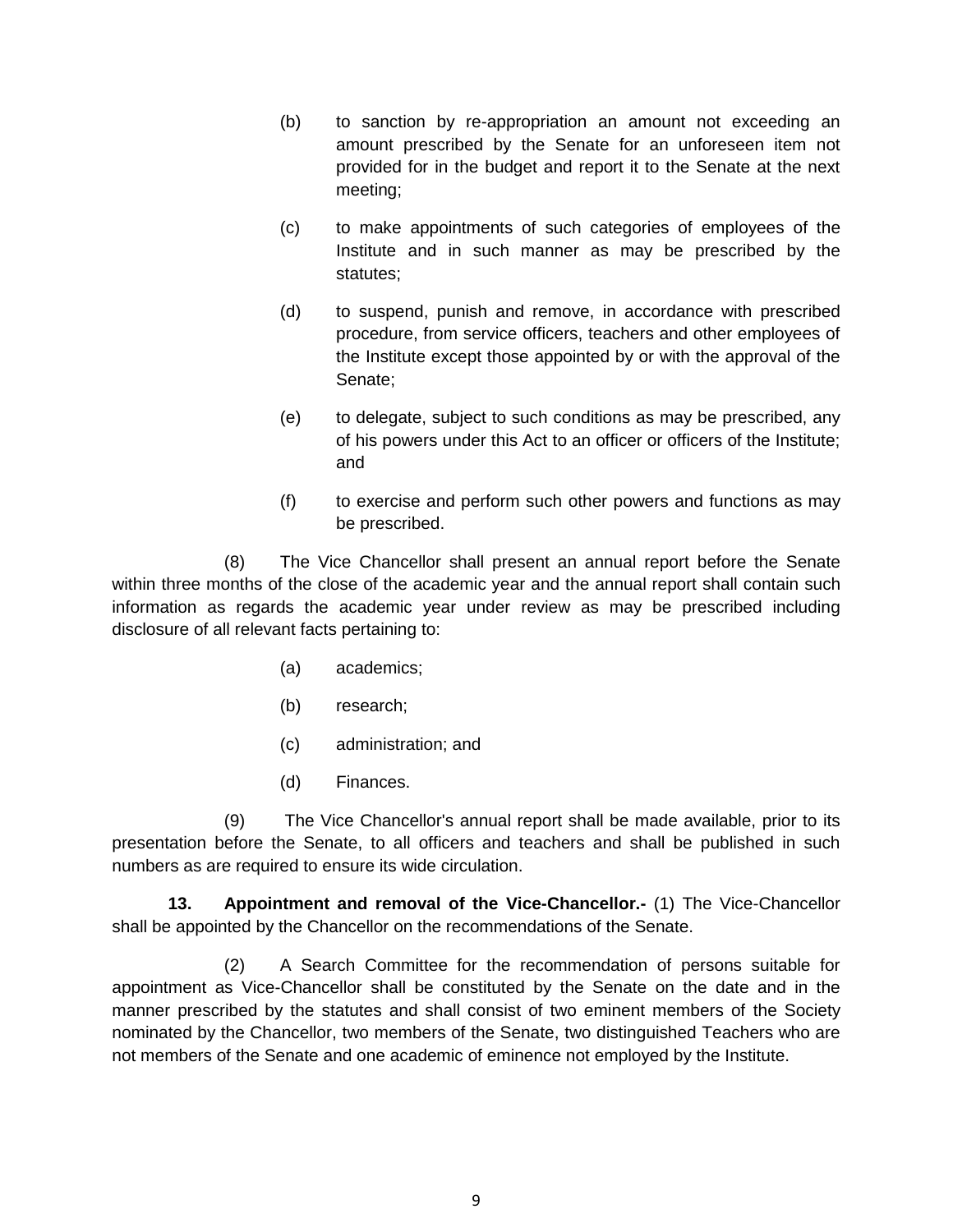(3) The Senate shall select two distinguished Teachers through a process, to be prescribed by statutes that provides for the recommendation of suitable names by the Teachers in general.

(4) The Search Committee shall remain in existence till such time that the appointment of the next Vice Chancellor has been made by the Chancellor.

(5) The persons proposed by the Search Committee for appointment as Vice Chancellor shall be considered by the Senate and of these, the Senate shall recommend a panel of three in order of priority to the Chancellor.

(6) The Chancellor may decline to appoint any of the three persons recommended and seek recommendation of a fresh panel and, in the event of a fresh recommendation being sought by the Chancellor, the Search Committee shall make a proposal to the Senate in the prescribed manner.

(7) The Vice-Chancellor shall be appointed for a renewable tenure of five years on terms and conditions prescribed under the statutes.

(8) The tenure of an incumbent Vice Chancellor may be renewed by the Chancellor on receipt of a resolution of the Senate in support of such renewal or the Chancellor may call upon the Senate to reconsider such resolution.

(9) The Senate may, pursuant to a resolution in this behalf passed by threefourths of its membership, recommend to the Chancellor the removal of the Vice Chancellor on the ground of inefficiency, moral turpitude or physical or mental incapacity or gross misconduct, including misuse of position for personal advantage of any kind.

(10) The Chancellor may make a reference to the Senate stating the instances of inefficiency, moral turpitude or physical or mental incapacity or gross misconduct on the part of the Vice-Chancellor that have come to his notice and after consideration of the reference, the Senate may pursuant to a resolution in this behalf passed by two-thirds of its membership recommend to the Chancellor the removal of the Vice-Chancellor.

(11) Prior to a resolution for the removal of the Vice-Chancellor is voted upon, the Senate shall provide the Vice Chancellor an opportunity of being heard.

(12) A resolution recommending the removal of the Vice-Chancellor shall be submitted to the Chancellor forthwith and the Chancellor may accept the recommendation and order removal of the Vice Chancellor or return the recommendation to the Senate.

(13) At any time when the office of the Vice-Chancellor is vacant or the Vice Chancellor is absent or is unable to perform the functions of his office due to illness or some other cause, the Senate shall make such arrangements for the performance of the duties of the Vice Chancellor as it may deem fit.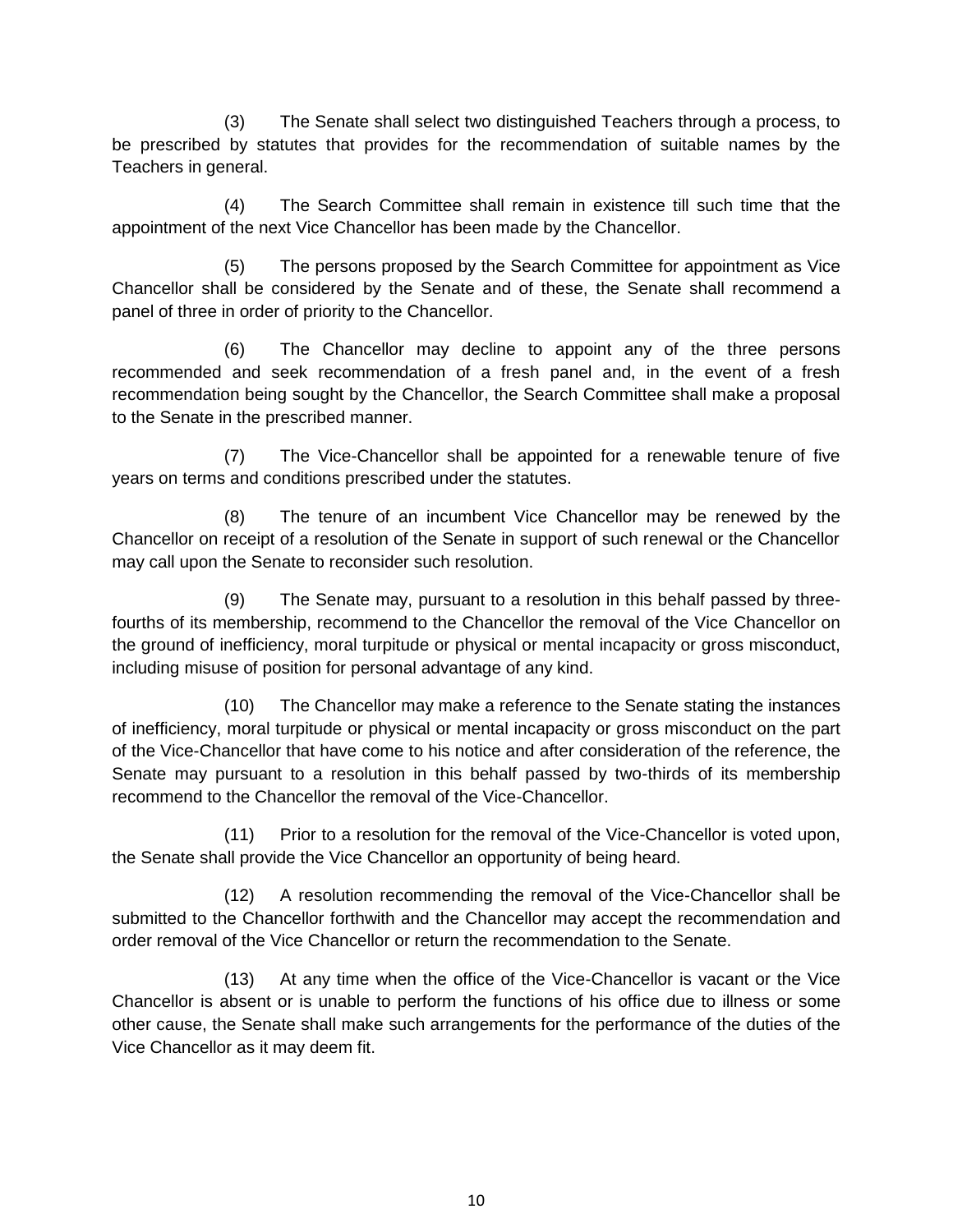**14. Registrar.-** (1) There shall be a Registrar of the Institute to be appointed by the Senate on the recommendation of the Vice Chancellor on such terms and conditions as may be prescribed.

(2) The experience as well as the professional and academic qualifications necessary for appointment to the post of the Registrar shall be such as may be prescribed.

- (3) The Registrar shall be a full-time officer of the Institute and shall:
	- (a) be the administrative head of the secretariat of the Institute and be responsible for the provision of secretariat support to the Authorities;
	- (b) be the custodian of the common seal and the academic records of the Institute;
	- (c) maintain a register of registered graduates in the prescribed manner;
	- (d) supervise the process of election, appointment or nomination of members to the various authorities and other bodies in the prescribed manner; and
	- (e) perform such other duties as may be prescribed.

(4) The term of office of the Registrar shall be a renewable period of three years and the Senate may, on the advice of the Vice Chancellor, terminate the appointment of the Registrar on grounds of inefficiency or misconduct in accordance with the prescribed procedure.

**15. Treasurer.-** (1) There shall be a Treasurer of the Institute to be appointed by the Senate on the recommendation of the Vice Chancellor on such terms and conditions as may be prescribed.

(2) The experience and the professional and academic qualifications necessary for appointment to the post of the Treasurer shall be such as may be prescribed.

- (3) The Treasurer shall be the chief financial officer of the Institute and shall:
	- (a) manage the assets, liabilities, receipts, expenditures, funds and investments of the Institute;
	- (b) prepare the annual and revised budget estimates of the Institute and present them to the Syndicate or a committee thereof for approval and incorporation in the budget to be presented to the Senate;
	- (c) ensure that the funds of the Institute are expended on the purposes for which they are provided;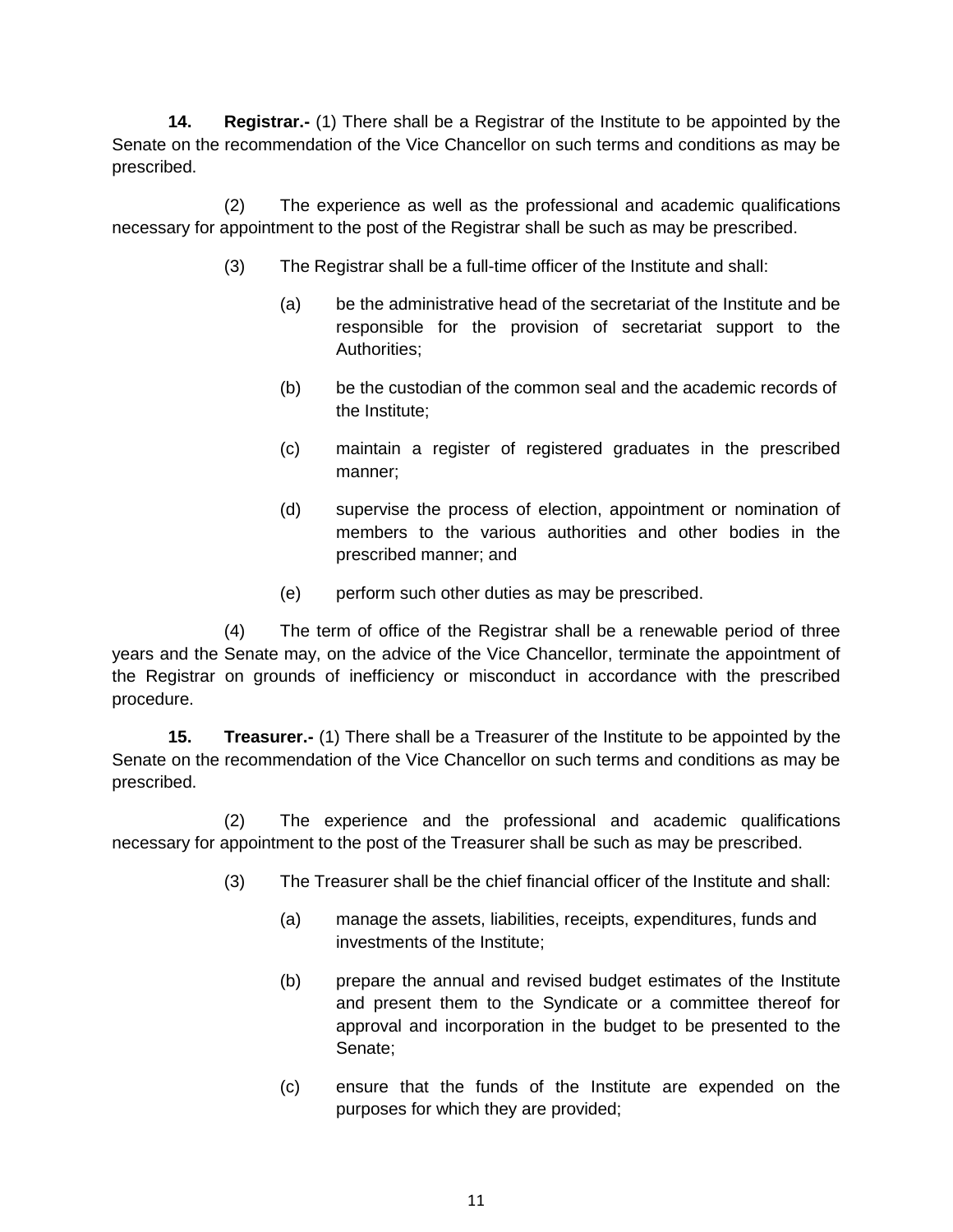- (d) have the accounts of the Institute audited annually so as to be available for submission to the Senate within six months of the close of the financial year; and
- (e) perform such other duties as ma\ be prescribed.

(4) The term of office of the Treasurer shall be a renewable period of three years and the Senate may, on the advice of the Vice Chancellor, terminate the appointment of the Treasurer on grounds of inefficiency or misconduct in accordance with the prescribed procedure.

**16. Controller of Examinations.-** (1) There shall be a Controller of Examinations, to be appointed by the Senate on the recommendation of the Vice Chancellor on such terms and conditions as may be prescribed.

(2) The minimum qualifications necessary for appointment to the post of the Controller of Examinations shall be such as may be prescribed.

(3) The Controller of Examinations shall be a full-time officer of the Institute and shall be responsible for all matters connected with the conduct of examination and perform such other duties as may be prescribed.

(4) The Controller of Examinations shall be appointed for a renewable term of three years and the Senate may, on the advice of the Vice Chancellor, terminate the appointment of the Controller of Examinations on grounds of inefficiency or misconduct in accordance with the prescribed procedure.

## **CHAPTER IV**

#### **AUTHORITIES OF THE INSTITUTE**

- **17. Authorities.-**(1) The following shall be the Authorities of the Institute:
	- (a) Authorities established by the Act:-
		- (i) the Senate;
		- (ii) the Syndicate; and
		- (iii) the Academic Council;
	- (b) Authorities to be established by the statutes:-
		- (i) Graduate and Research Management Council;
		- (ii) Recruitment, Development, Evaluation and Promotion committees for Teachers and other staff whether at the level of the department, the Faculty or the Institute;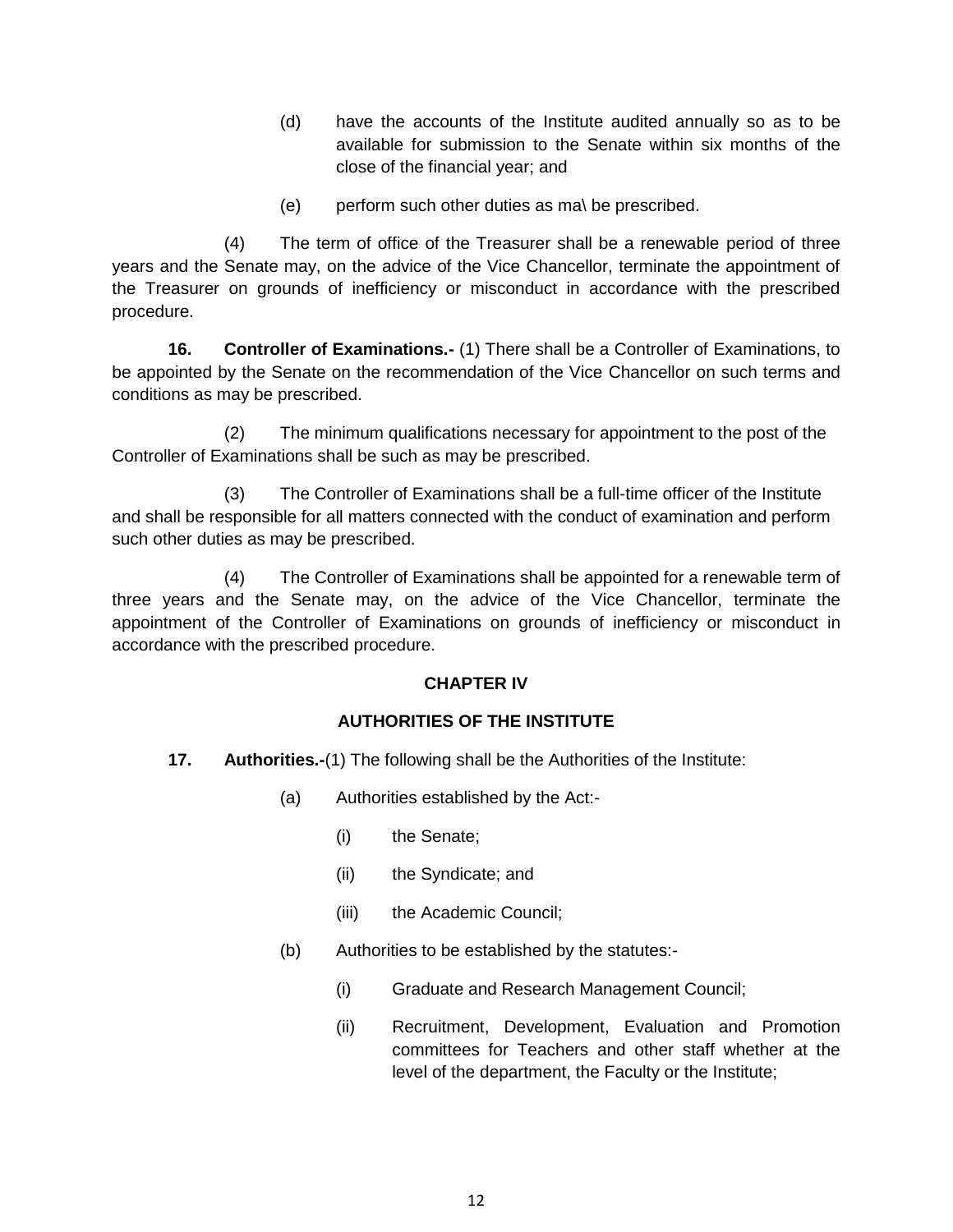- (iii) Career Placement and Internship Committee of each Faculty;
- (iv) Search Committee for the appointment of the Vice Chancellor;
- (v) Representation Committees for appointment to the Senate, Syndicate and the Academic Council;
- (vi) Faculty Council; and
- (vii) Departmental Council.

(2) The Senate, the Syndicate and the Academic Council may set up such other committees or sub-committees, by whatever name described as are considered desirable through statutes or regulations as appropriate and such committees or sub-committees shall be Authorities of the Institute for the purposes of this Act.

**18. Senate.-** (1) The body responsible for the governance of the institute shall be described as the Senate, and shall consist of the following:-

- (a) The Chairman of Anjuman who shall be the Chairperson of the Senate;
- (b) the Vice Chancellor;
- (c) one member of the Government not below the rank of Additional Secretary nominated by the Ministry of Federal Education;
- (d) four persons from society at large being persons of distinction in the fields of administration, management, education, academics, law, accountancy, medicine, fine arts, architecture, agriculture, science, technology and engineering such that the appointment of these persons reflects a balance across various fields;
- (e) one person from amongst the alumni of the Institute;
- (f) two persons from the academic community other than an employee of the Institute, of the level of professor or principal of a college;
- (g) four teachers; and
- (h) one person nominated by the Commission.

(2) The numbers of the members of the Senate described against clauses (e) to (h) of sub-section (I) may be increased by the Senate through statutes subject to condition that the total membership of the Senate does not exceed twenty one, with a maximum of five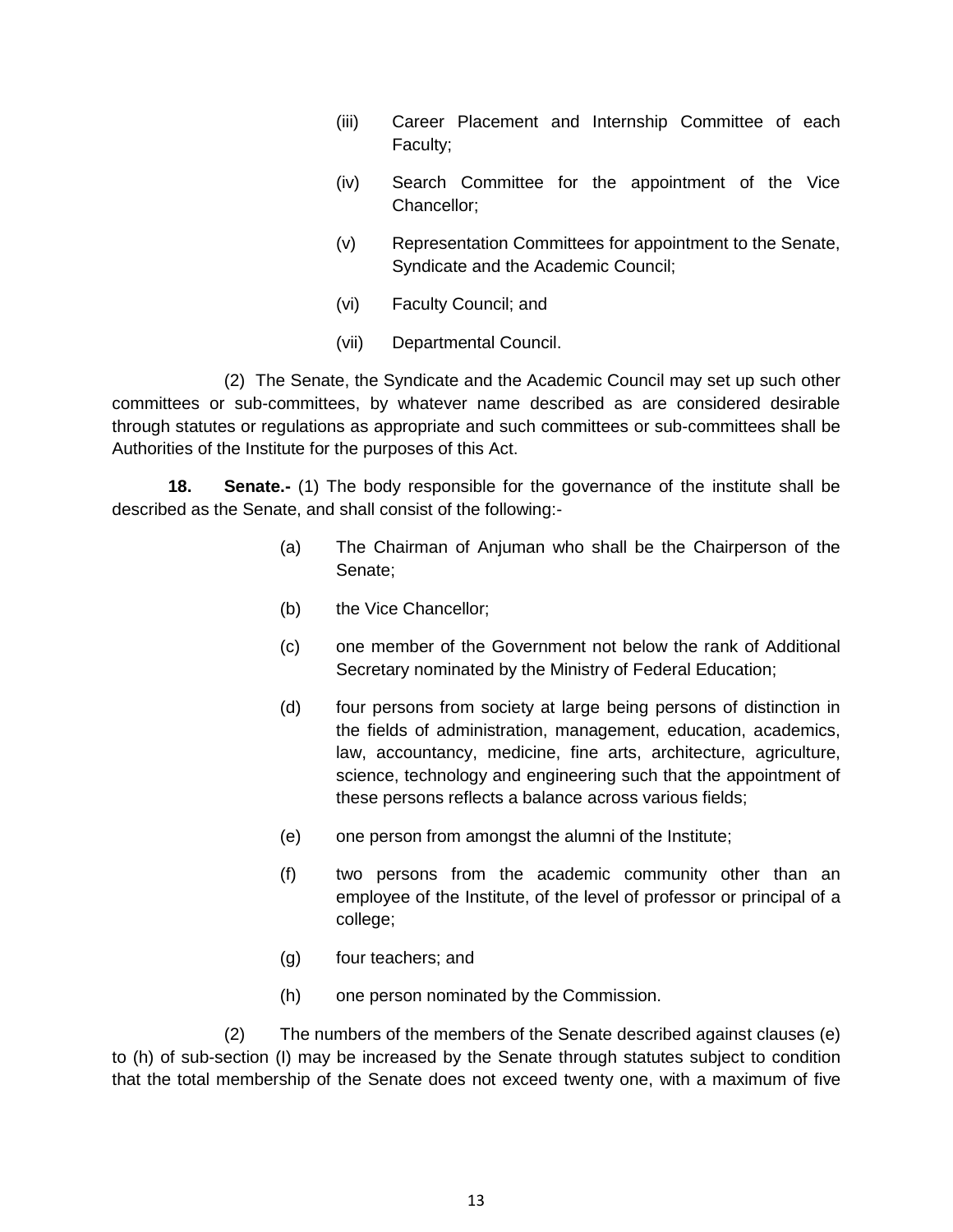Institute Teachers, and the increase is balanced, to the extent possible, across the different categories specified in sub-section (I).

(3) All appointments to the Senate shall be made by the Chancellor and appointments of persons described in clauses (e) to (f) of sub-section (I) shall be made from amongst a panel of three names for each vacancy recommended by the Representation Committee and in accordance with procedure as may be prescribed and an effort shall be made, without compromising on quality or qualification, to give fair representation to women on the Senate.

(4) As regards the Teachers described in clause (g) of sub-section (I), the Senate shall prescribe a procedure for appointment on the basis of elections that provide for voting by the various categories of the Teachers and the Senate may alternatively prescribe that appointment of Teachers to the Senate shall also he in the manner provided for the persons described in clauses (e) to (f) of sub-section (I).

(5) Members of the Senate, other than *ex-officio* members, shall hold office for three years and one-third of the members, other than *ex-officio* members, of the first restructured Senate, to be determined by lot, shall retire from office on the expiration of one year from the date of appointment by the Chancellor; one-half of the remaining members, other than *ex-officio* members, of the first restructured Senate, to be determined by lot, shall retire from office on the expiration of two years from the date of appointment and the remaining onehalf, other than *ex-officio* members shall retire from office on the expiration of the third year.

(6) A person, other than an *ex-officio* member, shall not serve on the Senate for more than two consecutive terms.

(7) The Senate shall meet at least twice in a calendar year.

(8) Service on the Senate shall be on honorary basis but actual expenses may be reimbursed to the members as may be prescribed.

(9) The Registrar shall be the secretary of the Senate.

(10) In the absence of the Chancellor meetings of the Senate shall be presided over by such member, not being an employee of the Institute or the Government, as the Chancellor may, from time to time, nominate and the member so nominated shall be the convener of the Senate.

(11) Unless otherwise prescribed by this Act, all decisions of the Senate shall be taken on the basis of the opinion of a majority of the members present and in the event of the members being evenly divided on any matter, the person presiding over the meeting shall have a casting vote.

(12) The quorum for a meeting of the Senate shall be two thirds of its membership, a fraction being counted as one.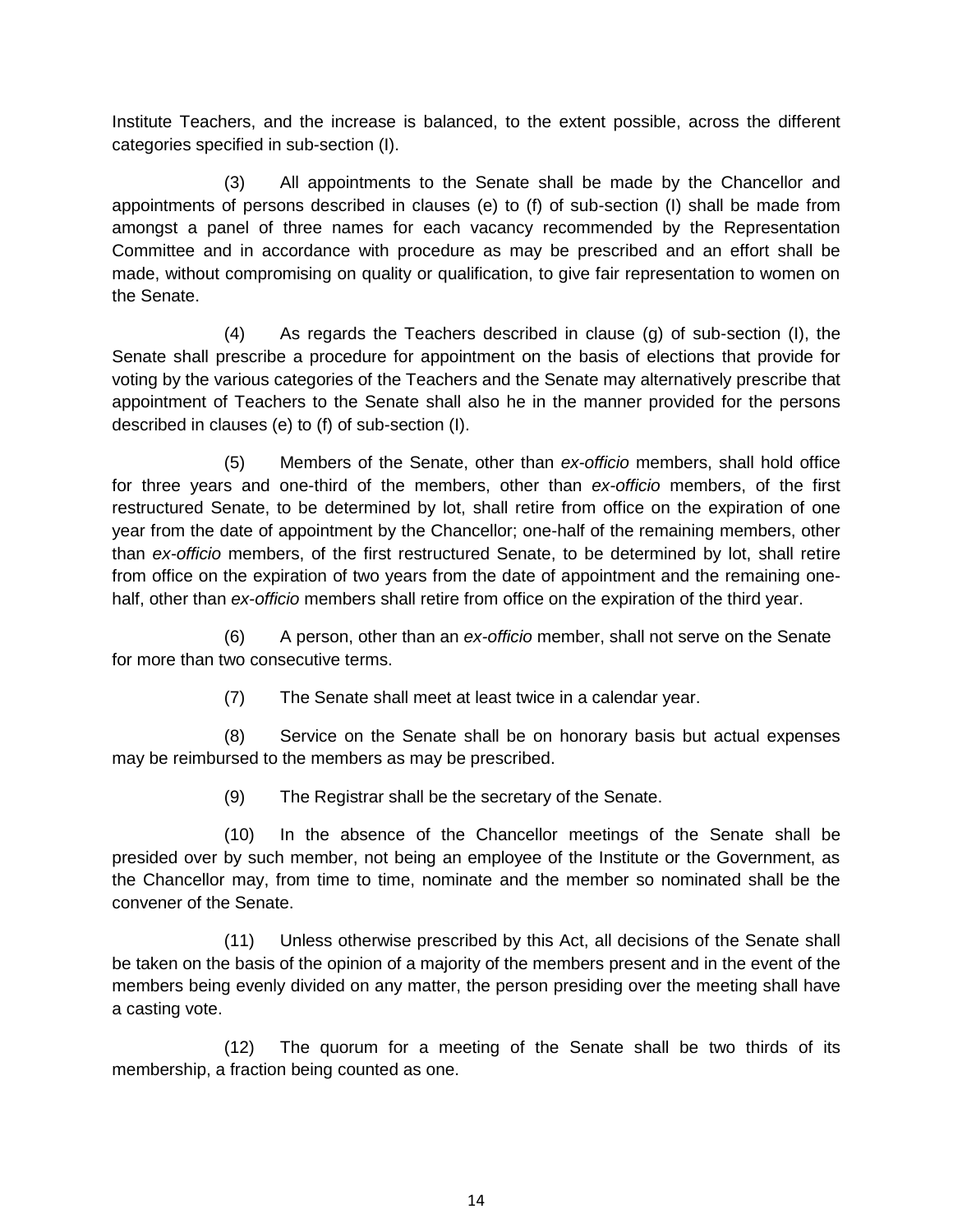**19. Powers and functions of the Senate.-** (1) The Senate may exercise general supervision over the Institute and shall hold the Vice Chancellor and the Authorities accountable for all the functions of the Institute.

(2) The Senate may perform any function of the Institute which is not expressly vested in an Authority or officer by the Act and may exercise the powers not expressly mentioned by this Act that are necessary for the performance of its functions.

(3) Without prejudice to the generality of the foregoing, the Senate shall perform the following functions:-

- (a) to approve the proposed annual plan of work, the annual and revised budgets, the annual report and the annual statement of account;
- (b) to hold, control and lay down policy for the administration of the property, funds and investments of the Institute, including the approval of the sale and purchase or acquisition of immovable property;
- (c) to oversee the quality and relevance of the Institute's academic programmes and to review the academic affairs of the Institute in general;
- (d) to approve the appointment of the Deans, Professors, Associate Professors and such other senior faculty and senior administrators, as may be prescribed;
- (e) to institute schemes, directions and guidelines for the terms and condition of appointment of all officers, teachers and other employees of the Institute;
- (f) to approve strategic plans;
- (g) to approve financial resource development plans of the Institute;
- (h) to consider the drafts of statutes and regulations proposed by the Syndicate and the Academic Council;
- (i) to frame statutes or regulations on its own initiative and approve it after calling for the advice of the Syndicate or the Academic Council;
- (j) to annul by order in writing the proceedings of any Authority or officer if the Senate is satisfied that such proceedings are not in accordance with the provisions of the Act, statutes or regulations after calling upon such Authority or officer to show cause why such proceedings should not be annulled;
- (k) to recommend to the Chancellor removal of any member of the Senate in accordance with the provisions of the Act;
- (l) to make appointment of members of the Syndicate, other than *ex officio* members, in accordance with the provisions of the Act;
- (m) to make appointment of members of the Academic Council, other than *ex officio* members, in accordance with the provisions of the Act;
- (n) to appoint Emeritus Professors on such terms and conditions as may be prescribed;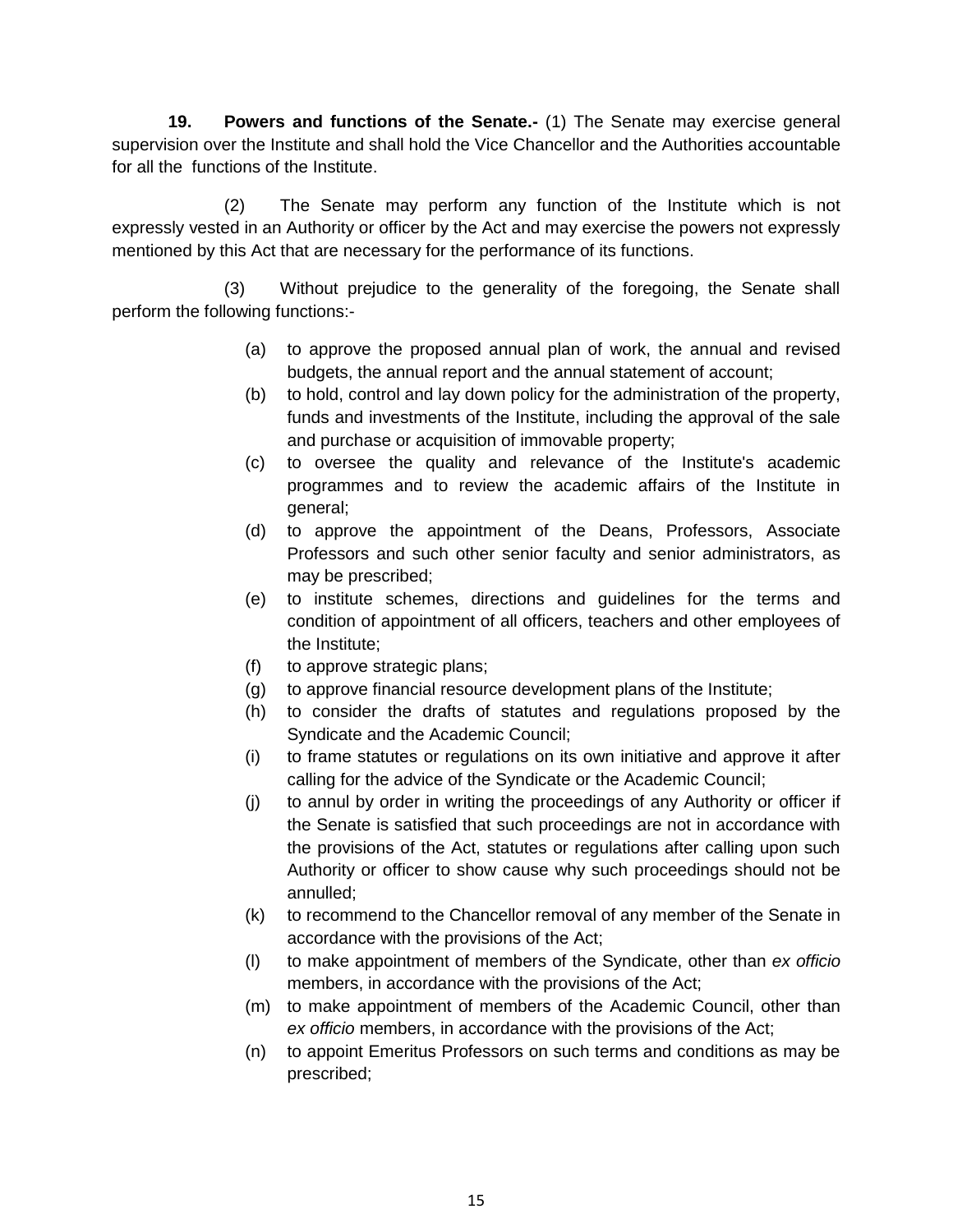- (o) to remove any person from the membership of any Authority if such person:
	- (i) has become of unsound mind; or
	- (ii) has become incapacitated to function as member of such Authority; or
	- (iii) has been convicted by a court of law for an offence involving moral turpitude; and
- (p) to determine the form, provide for the custody and regulate the use of the common seal of the Institute.

(4) The Senate may, subject to the provisions of the Act delegate all or any of the powers and functions of any Authority, officer or employee of the Institute at its main campus, to any Authority, committee, officer or employee at its additional campus for the purpose of exercising such powers and performing such functions in relation to such additional campus, and for this purpose the Senate may create new posts or positions at the additional campus.

**20. Visitation.-** The Senate may, in accordance with the terms and procedures as may be prescribed, cause an inspection to be made in respect of any matter connected with the Institute.

**21. Syndicate.-** (1) There shall be a Syndicate of the Institute consisting of the following:

- (a) the Vice Chancellor who shall be its Chairperson;
- (b) the Deans of the Faculties of the Institute;
- (c) three professors from different departments, who are not members of the Senate, to be elected by the Institute Teachers in accordance with procedure to be prescribed by the Senate;
- (d) Principals of the constituent colleges;
- (e) the Registrar:
- (f) the Treasurer; and
- (g) the Controller of Examinations.

(2) Members of the Syndicate, other than *ex-officio* members, shall hold office for a term of three years.

(3) As regards the three professors described in clause (c) of sub-section (1), the Senate may as an alternative to elections, prescribe a procedure for proposal of a panel of names by the Representation Committee and appointment of persons proposed by the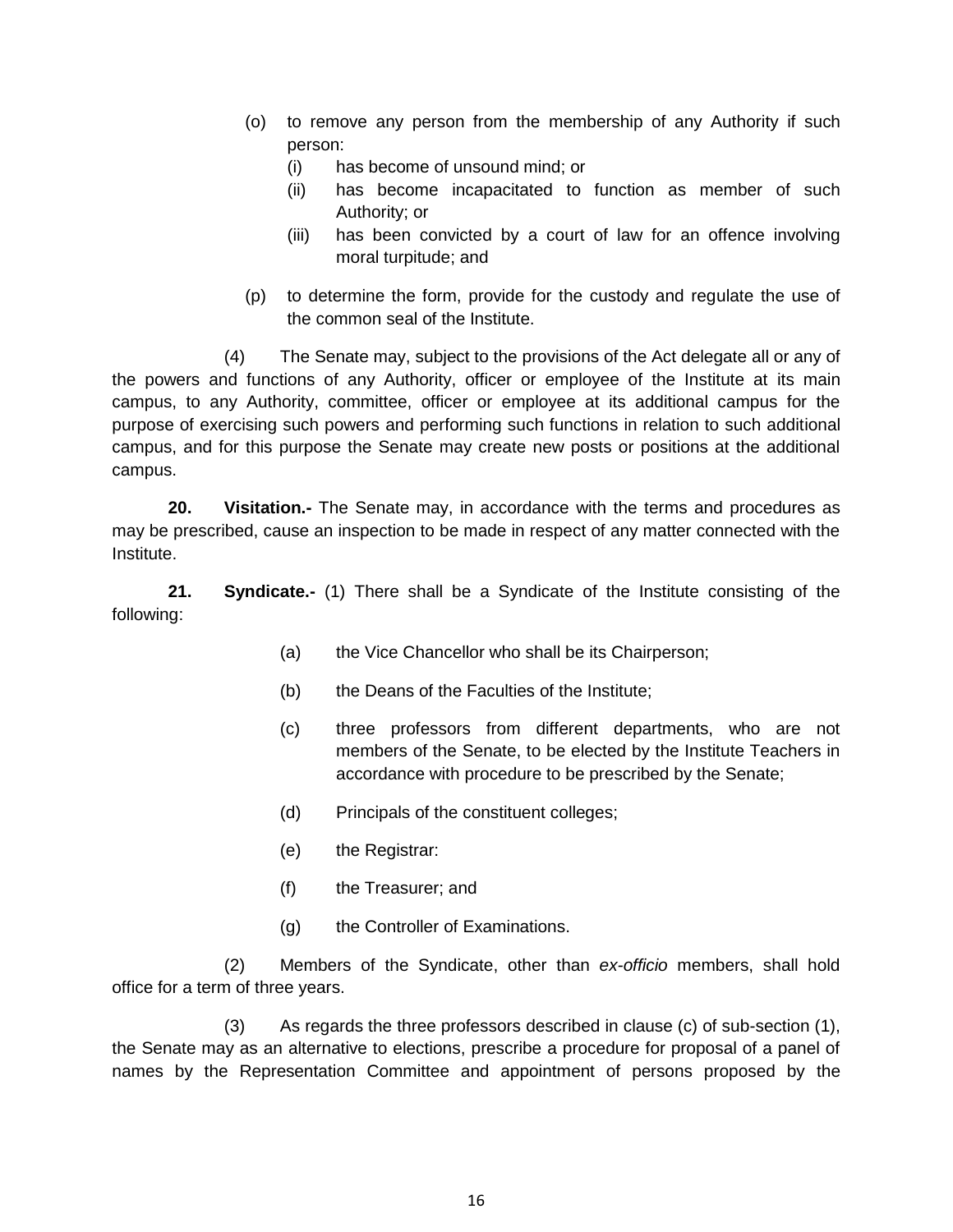Representation Committee may be made by the Senate on the recommendation of the Vice Chancellor.

(4) The quorum for a meeting of the Syndicate shall be one-half of the total number of members, a fraction being counted as one.

(5) The Syndicate shall meet at least once in each quarter of the year.

**22. Powers and duties of the Syndicate**.- (1) The Syndicate shall be the executive body of the Institute and shall, subject to the provisions of the Act and the statutes, exercise general supervision over the affairs and management of the institute.

(2) Without prejudice to the generality of the foregoing powers, and subject to the provisions of the Act, the statutes and directions of the Senate, the Syndicate shall perform the following functions:

- (a) to consider the annual report, the annual and revised budget estimates and to submit these to the Senate;
- (b) to transfer and accept transfer of movable property on behalf of the Institute;
- (c) to enter into, vary, can out and cancel contracts on behalf of the Institute;
- (d) to cause proper books of account to be kept for all sums of money received and expended by the Institute and for the assets and liabilities of the Institute;
- (e) to invest any money belonging to the Institute including any unapplied income in any of the securities described in section 20 of the Trusts Act, 1882 (Act II of 1882), or in the purchase of immovable property or in such other manner, as it may prescribe, with the like power of varying such investments;
- (f) to receive and manage any property transferred and giants, bequests, trust, gifts, donations, endowments, and other contributions made to the Institute;
- (g) to administer any funds placed at the disposal of the Institute for specified purposes;
- (h) to provide the buildings, libraries, premises, furniture, apparatus, equipment and other means required for carrying out the work of the Institute;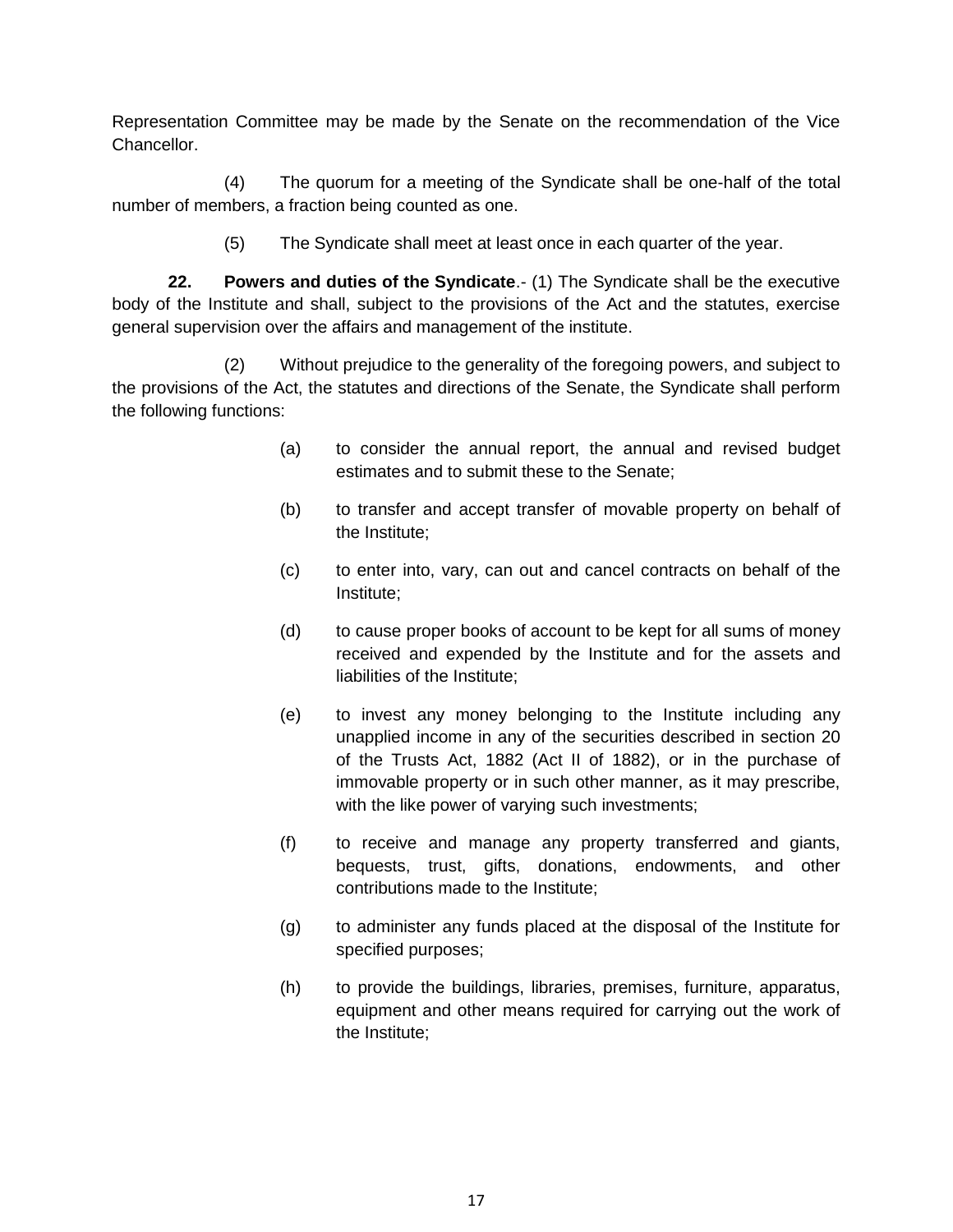- (i) to establish and maintain halls of residence and hostels or approve or license hostels or lodgings for the residence of students;
- (j) to recommend to the Senate admission of educational institutions to the privileges of the Institute and withdraw such privileges;
- (k) to arrange for the inspection of colleges, schools and the departments;
- (l) to institute Professorships, Associate Professorships, Assistant Professorships, Lecturerships, and other teaching posts or to suspend or to abolish such posts;
- (m) to create, suspend or abolish such administrative or other posts as may be necessary;
- (n) to prescribe the duties of officers, Teachers and other employees of the Institute;
- (o) to report to the Senate on matters with respect to which it has been asked to report;
- (p) to appoint members to various Authorities in accordance with the provisions of the Act;
- (q) to propose drafts of statutes for submission to the Senate;
- (r) to regulate the conduct and discipline of the students of the Institute;
- (s) to take actions necessary for the good administration of the Institute in general and to this end exercise such powers as are necessary;
- (t) to delegate any of its powers to any Authority or officer or a committee; and
- (u) to perform such other functions as have been assigned to it by the provisions of the Act or may be assigned to it under the statutes.

**23. Academic Council**.- (1) There shall be an Academic Council of the Institute consisting of the following:

- (a) the Vice-Chancellor who shall be its Chairperson;
- (b) the Deans of Faculties and such heads of departments as may be prescribed;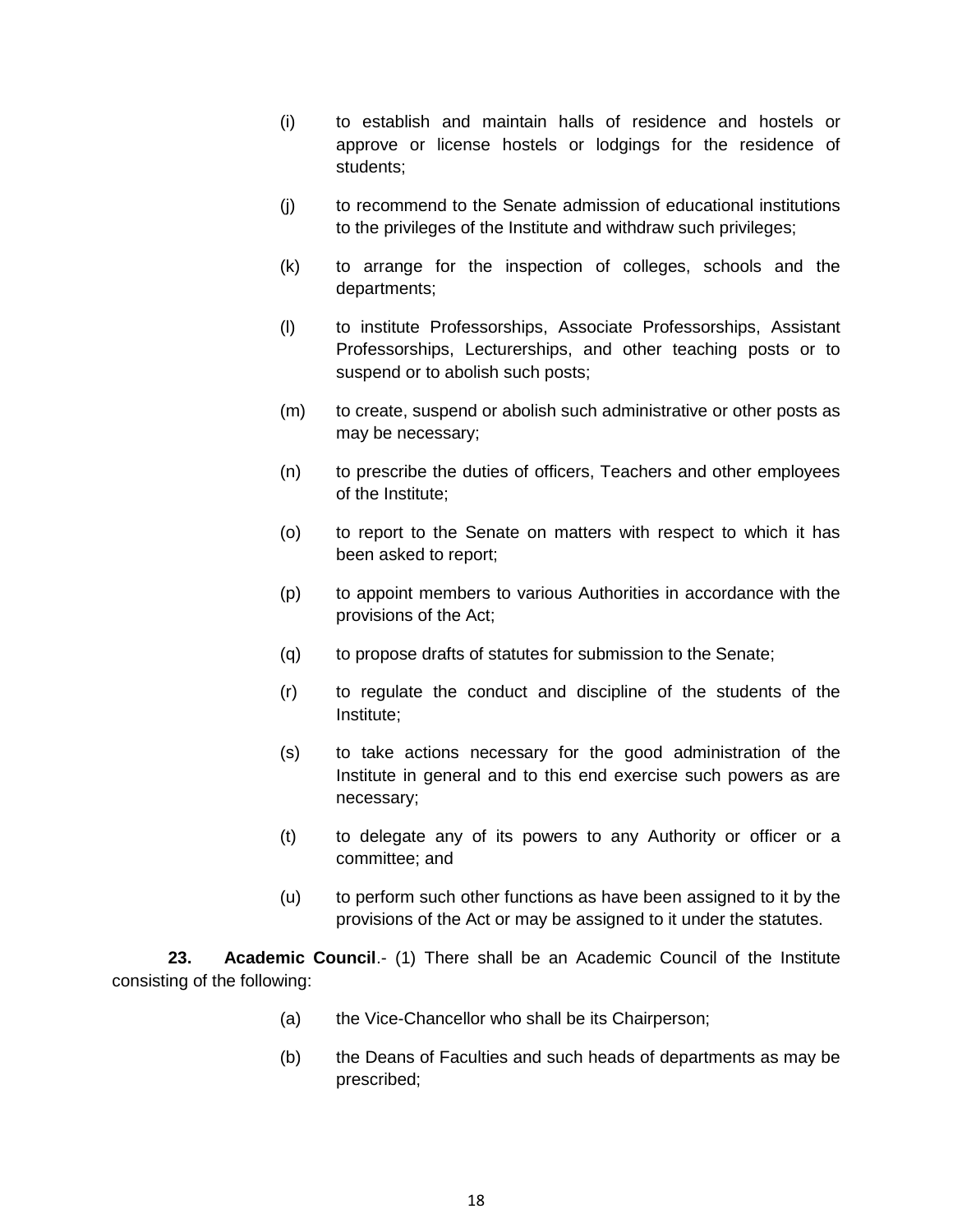- (c) five members representing the departments, institutes and the constituent colleges to be elected in the manner prescribed by the Senate;
- (d) two Principals of constituent colleges;
- (e) five Professors including Emeritus Professors;
- (f) the Registrar;
- (g) the Controller of Examinations; and
- (h) the Librarian.

(2) The Senate shall appoint the members of the Academic Council, other than the *ex-officio* and the elected members, on the recommendation of the Vice Chancellor.

(3) As regards the five professors and the members representing the departments, institutes and the colleges, the Senate may, as an alternative to elections, prescribe a procedure for proposal of a panel of names by the Representation Committee and appointment of persons proposed by the Representation Committee may be made by the Senate on the recommendation of the Vice Chancellor.

- (4) Members of the Academic Council shall hold office for three years.
- (5) The Academic Council shall meet at least once in each quarter.

(6) The quorum for meetings of the Academic Council shall be one half of the total number of members, a fraction being counted as one.

**24. Powers and functions of the Academic Council.-** (1) The Academic Council shall be the principal academic body of the Institute and shall, subject to the provisions of the Act and the Statutes, have the power to lay down proper standards of instruction, research and examinations and to regulate and promote the academic life of the Institute and the colleges.

(2) Without prejudice to the generality of the foregoing and subject to the provisions of this Act and the statutes, the Academic Council may perform the following functions:-

- (a) to approve the policies and procedures pertaining to the quality of academic programmes;
- (b) to approve academic programmes;
- (c) to approve the policies and procedures pertaining to student related functions including admissions, expulsions, punishments, examinations and certification;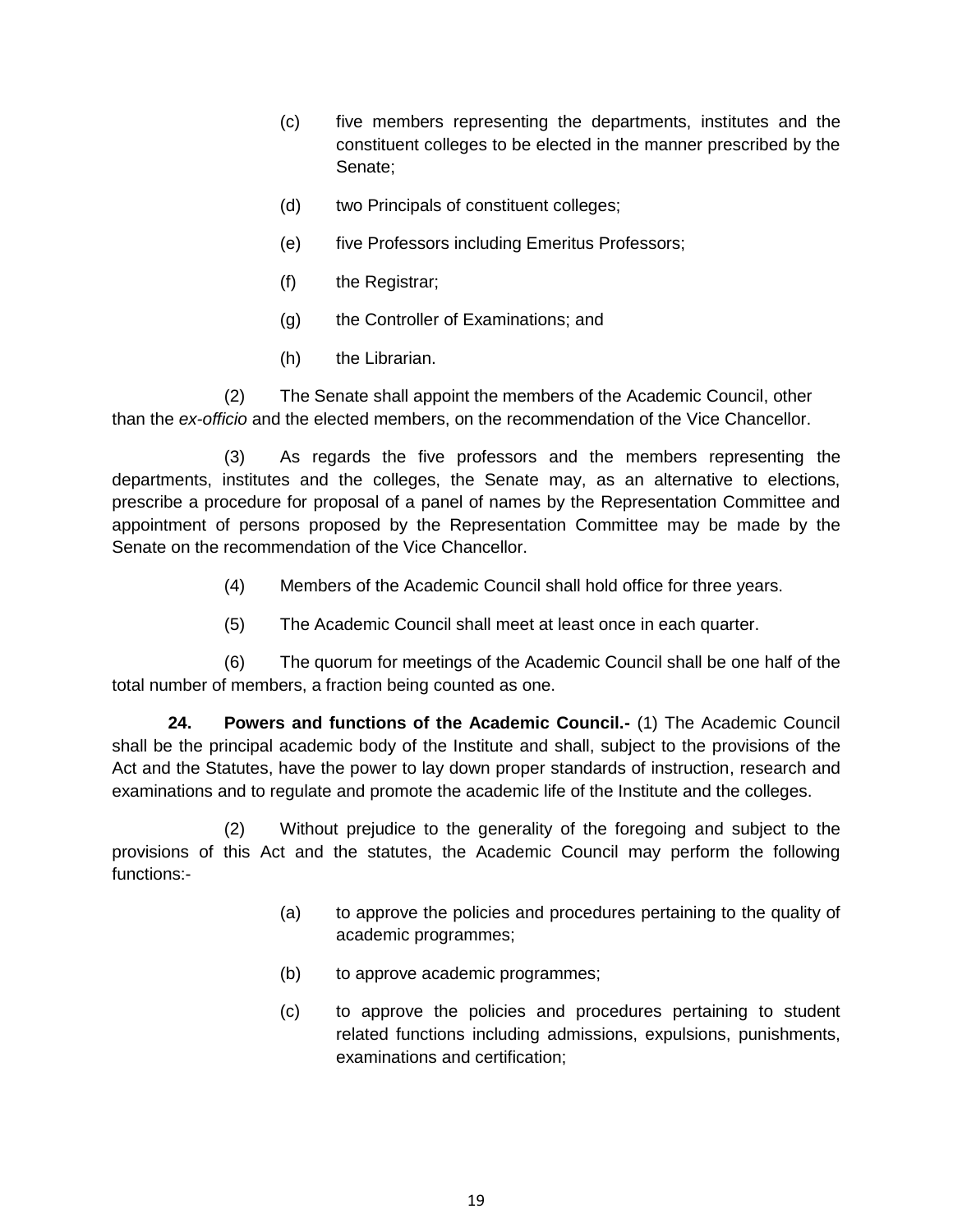- (d) to approve the policies and procedures assuring quality of teaching and research;
- (e) to propose to the Syndicate schemes for the constitution and organization of Faculties, departments and board of studies;
- (f) to appoint paper setters and examiners for all examinations of the Institute after receiving panels of names from the relevant authorities;
- (g) to institute programmes for the continued professional development of Institute Teachers at all levels;
- (h) to recognize the examinations of other institutes and universities or examining bodies as equivalent to the corresponding examinations of the Institute;
- (i) to regulate the award of studentships, scholarships, exhibitions, medals and prizes;
- (j) to frame regulations for submission to the Senate;
- (k) to prepare an annual report on the academic performance of the Institute; and
- (I) to perform such other functions as may be prescribed by regulations.

**25. Representation Committees.-** (1) There shall be a Representation Committee constituted by the Senate through the statutes for recommendation of persons for appointment to the Senate.

(2) There shall also be a Representation Committee constituted by the Senate through the statutes for the recommendation of persons for appointment to the Syndicate and the Academic Council.

(3) Members of the Representation Committee for appointments to the Senate shall consist of the following:-

- (a) three members of the Senate who are not Teachers;
- (b) two persons nominated by the Teachers from amongst themselves in manner prescribed;
- (c) one person from the academic community, not employed by the Institute, at the level of professor or Principal to be nominated by the Teachers in the manner prescribed; and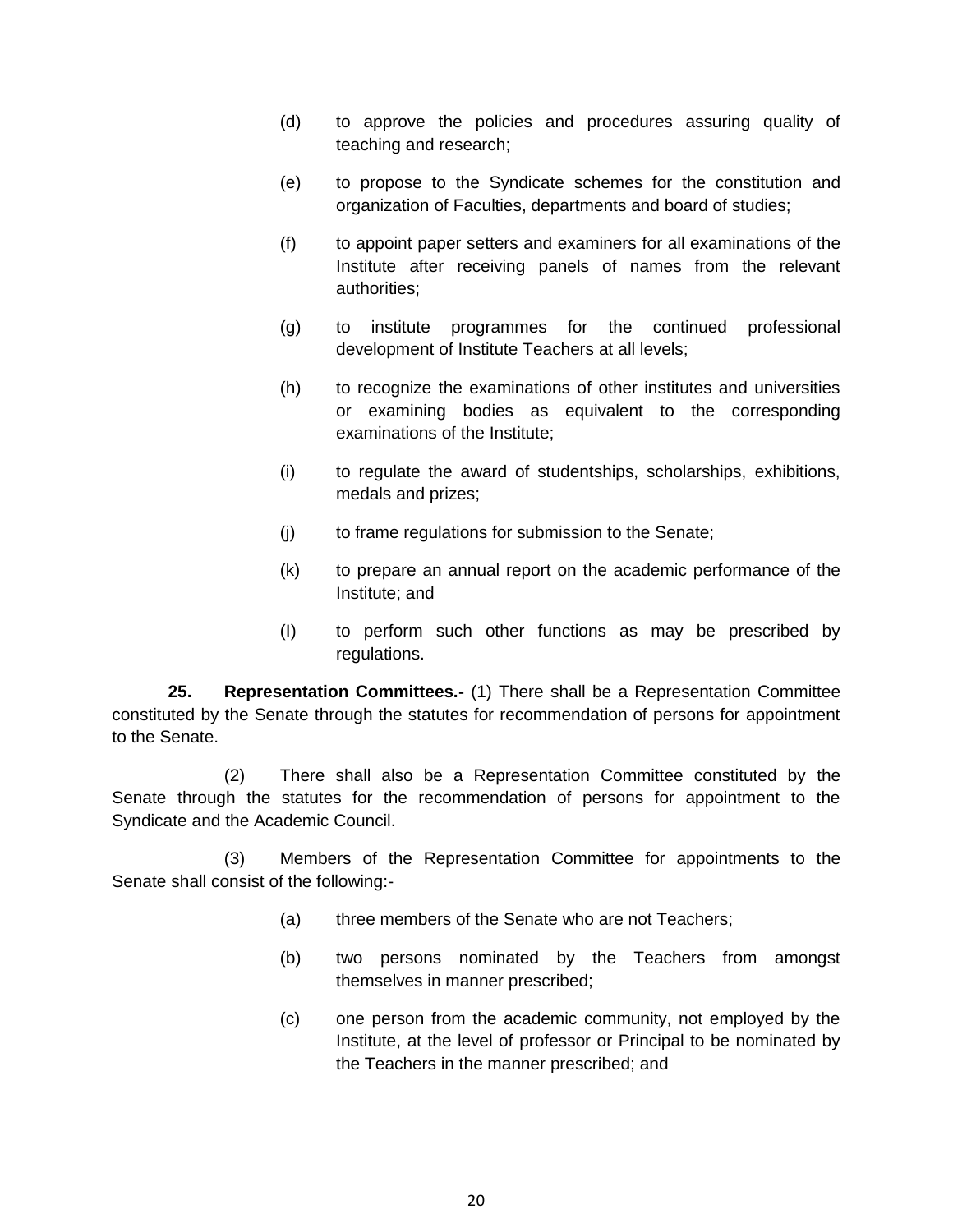(d) one eminent citizen with experience in administration, philanthropy, development work, law or accountancy to be nominated by the Senate.

(4) The Representation Committee for appointments to the Syndicate and the Academic Council shall consist of the following:-

- (a) two members of the Senate who are not Teachers; and
- (b) three persons nominated by the Teachers from amongst themselves in the manner prescribed.

(5) The tenure of the Representation Committees shall be three years and no member shall serve for more than two consecutive terms.

(6) The procedures of the Representation Committees shall be such as may be prescribed.

(7) There may also be such other Representation Committees set up by any of the other Authorities of the Institute as are considered appropriate for recommending persons for appointment to the various Authorities and other bodies of the Institute.

**26. Appointment of Committees by certain Authorities.-** (1) The Senate, the Syndicate, the Academic Council and other Authorities may, from time to time, appoint such standing, special or advisory committees, as they may deem fit, and may place on such committee persons who are not members of the Authority appointing the committee.

(2) The constitution, functions and powers of the Authorities for which no specific provision has been made in this Act shall be such as may be prescribed by the statutes or regulations.

## **CHAPTER V**

# **STATUTES, REGULATIONS AND RULES**

**27. Statutes.-** (1) Subject to the provisions of the Act, statutes, to be published in the official Gazette, may be made to regulate any of the following matters:-

- (a) the contents of and the manner in which the annual report to be presented by the Vice-Chancellor before the Senate shall be prepared;
- (b) the Institute fees and other charges;
- (c) the constitution of any pension, insurance, gratuity, provident fund and benevolent fund for Institute employees;
- (d) the scales of pay and other terms and conditions of service of officers, teachers and other Institute employees;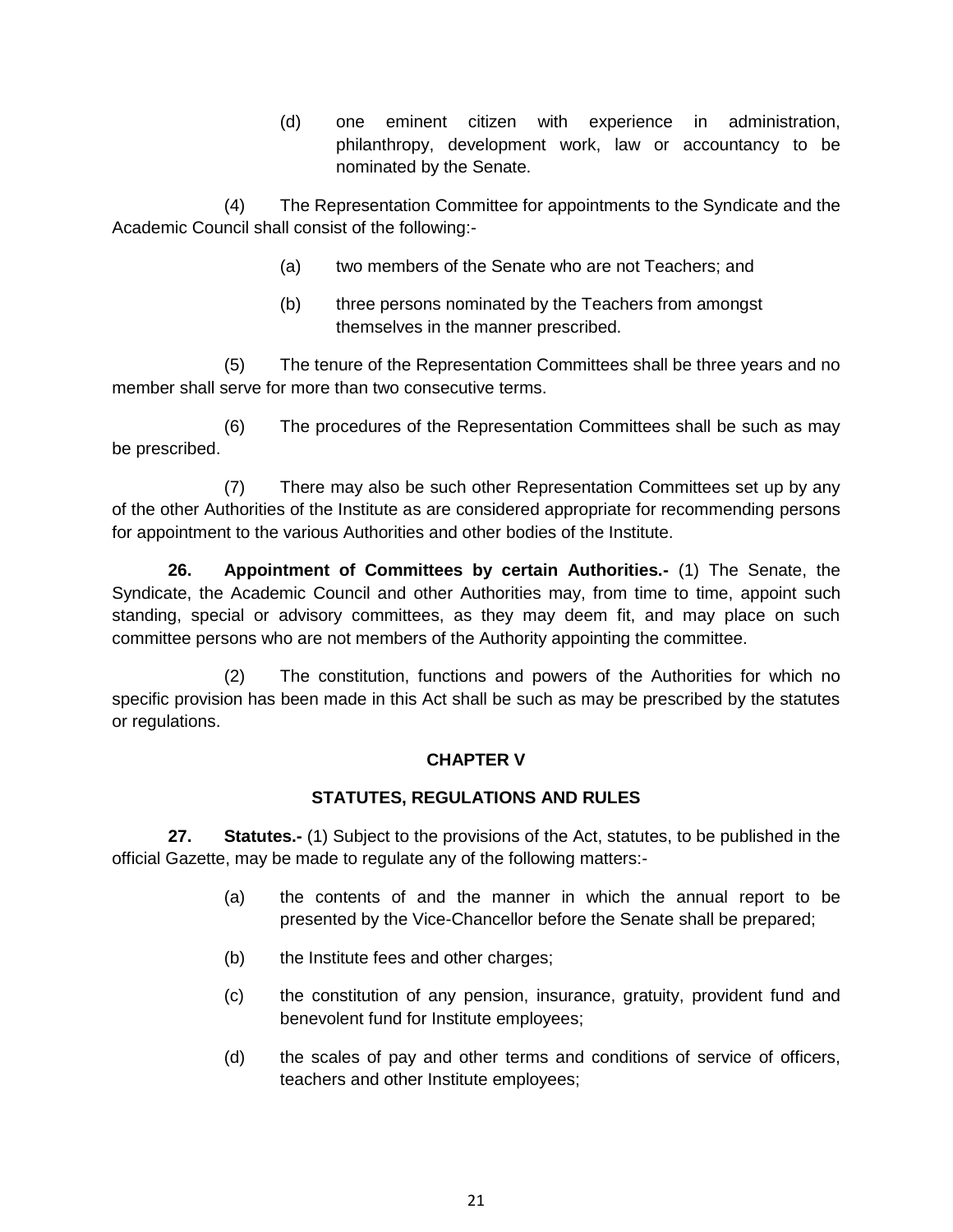- (e) the maintenance of the register of registered graduates;
- (f) admission of educational institutions to the privileges of the Institute and the withdrawal of such privileges;
- (g) the establishment of Faculties, departments, institutes, colleges and other, academic divisions;
- (h) the powers and duties of officers and teachers;
- (i) conditions under which the Institute may enter into arrangement with other institutions or with public bodies for purposes of research and advisory services;
- (j) conditions for appointment of Emeritus Professors and award of honorary degrees;
- (k) efficiency and discipline of Institute employees;
- (l) the constitution and procedure to be followed by Representation Committees in carrying out functions in terms of this Act;
- (m) the constitution and procedure to be followed by the Search Committee for appointment of the Vice Chancellor;
- (n) constitution, functions and powers of the Authorities of the Institute; and
- (o) all other matters which by this Act are to be or may be prescribed or regulated by the statutes.

(2) The draft of statutes shall be proposed by the Syndicate to the Senate which may approve or pass with such modifications as the Senate may think fit or may refer back to the Syndicate, as the case may be, for reconsideration of the proposed draft but the statutes concerning any of the matters mentioned in clauses (a) and (I) of sub-section (I) shall be initiated and approved by the Senate, after seeking the views of the Syndicate.

(3) The Senate may initiate the statutes with respect to any matter in its power or with respect to which the statutes may be framed in terms of the Act and approve such statutes after seeking the views of the Syndicate.

**28. Regulations.-** (1) Subject to the provisions of the Act and the statutes, the Academic Council may propose regulations, to be published in the official Gazette, for any of the following matters:-

- (a) the courses of study for degrees, diplomas and certificates of the Institute;
- (b) the manner in which the teaching shall be organized and conducted;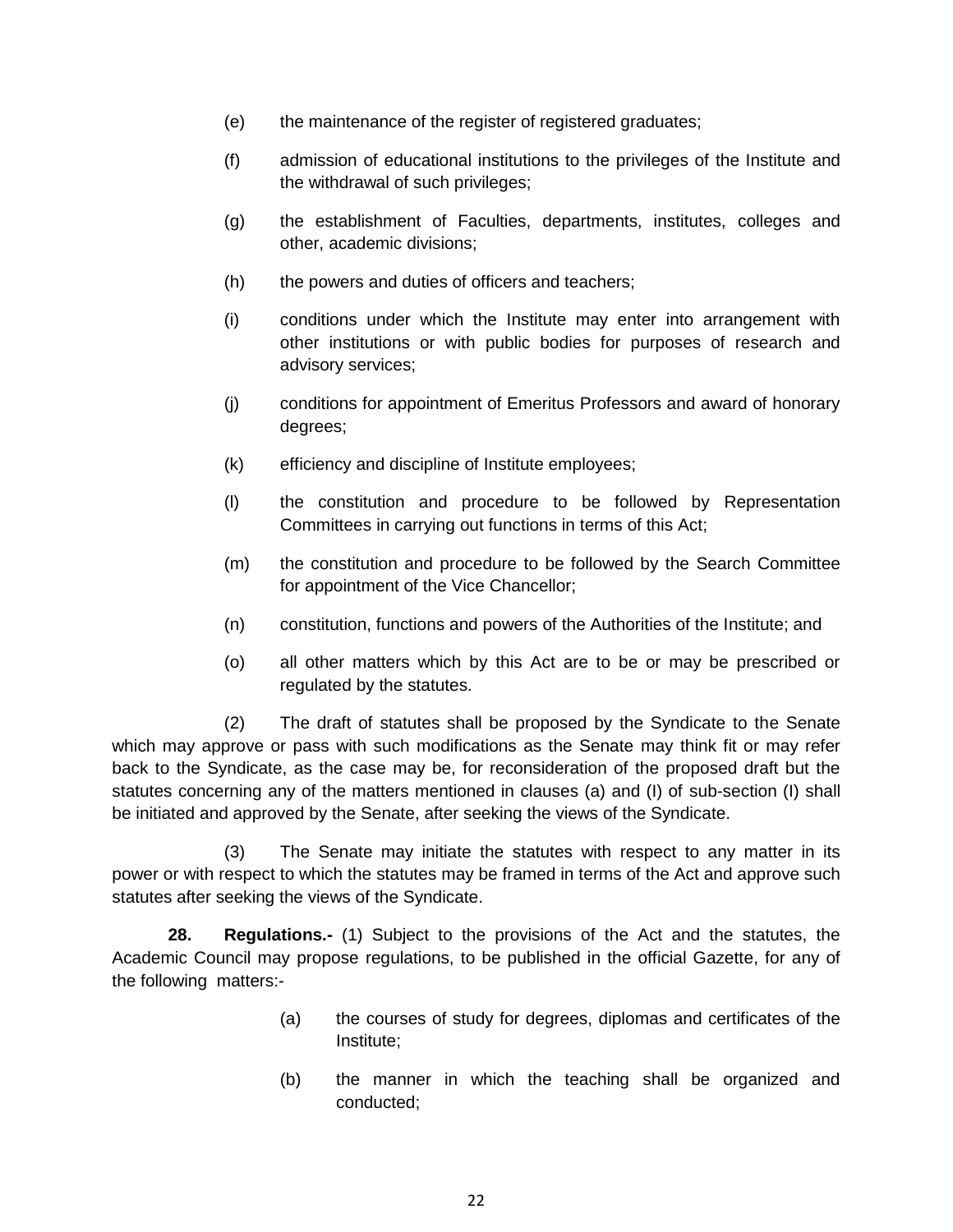- (c) the admission and expulsion of students to and from the Institute;
- (d) the conditions under which students shall be admitted to the courses and the examinations of the Institute and shall become eligible for the award of degrees, diplomas and certificate;
- (e) the conduct of examinations;
- (f) conditions under which a person may carry on independent research to entitle him to a degree;
- (g) the institution of fellowships, scholarships, exhibitions, medals and prizes; the use of the library;
- (h) the formation of Faculties, departments and board of studies; and
- (i) all other matters which by the Act or the statutes are to be or may be prescribed by regulations.

(2) The Academic Council shall propose draft regulations and shall submit the draft to the Senate which may approve them or withhold approval or refer them back to the Academic Council for reconsideration.

The regulation proposed by the Academic Council shall not be effective unless they receive the approval of the Senate.

(4) Regulations regarding or incidental to matters contained in clauses (g) and (i) of sub-section (l) shall not be submitted to the Senate without the prior approval of the Syndicate.

**29. Amendment and repeal of Statutes and Regulations.-** The procedure for adding to, amending or repelling the statutes and the regulations shall be the same as that prescribed respectively for framing or making of the statutes and regulations.

**30. Rules.-** (1) An Authority or any other body of the Institute may make and propose to the Syndicate the rules, that are consistent with the Act, statutes and the regulations, to regulate any matter relating to the affairs of the Authority or body including rules to regulate the conduct of business and the time and place of meetings and related matters.

(2) The Syndicate may, with or without modification, approve the rules and the rules shall become effective upon approval by the Syndicate.

## **CHAPTER VI**

#### **THE INSTITUTE FUND**

**31. The Institute fund.-** The Institute shall have a fund to which shall be credited its income from fees, charges, donations, trusts, bequests, endowments, contributions, grants and all other sources.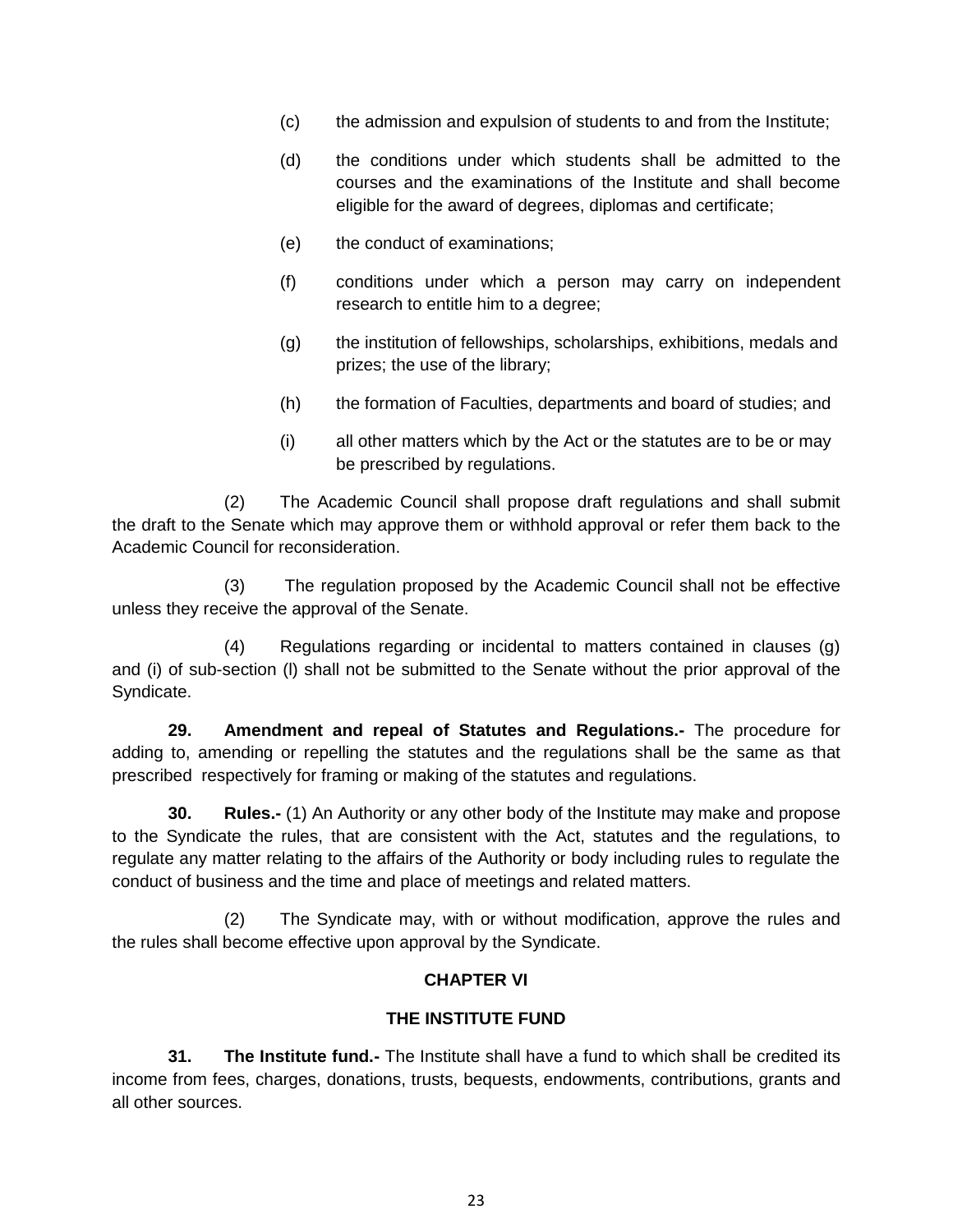**32. Audits and accounts.-** (1) The accounts of the Institute shall be maintained in such form and in such manner as may be prescribed.

(2) The departments, colleges and all other bodies designated as such by the Syndicate in terms of the statutes shall be independent costing centers of the Institute with authority vested in the head of each costing center to sanction expenditure out of the budget allocated to it but re-appropriation from one head of expenditure to another may be made by the head of a costing center in accordance with and to the extent prescribed by the statutes.

(3) All funds generated by a department, college or other unit of the Institute through consultancy, research or other provision of service shall be made available without prejudice to the budgetary allocation otherwise made, after deduction of overheads in the manner and to the extent prescribed by the statutes, to the department, college or other unit for its development and a part of the funds so generated may be shared with the Teachers or researchers in charge of the consultancy, research or service concerned in the manner and to the extent prescribed by the statute.

(4) No expenditure shall be made from the funds of the Institute, unless a bill for its payments has been issued by the head of the costing center concerned in accordance with the relevant statutes and the Treasurer has verified that the payment is provided for in the approved budget of the costing center, subject to the authority to re-appropriate available to the head of the costing center.

(5) The Senate shall make provision for an internal audit of the finances of the Institute.

(6) Without prejudice to the requirement of audit by an auditor appointed by Government in accordance with the provisions of any other law, the annual audited statement of accounts of the Institute shall be prepared in conformity with the generally accepted accounting principles by a reputed firm of chartered accountants and signed by the Treasurer and the annual audited statement of accounts so prepared shall be submitted to the Auditor General of Pakistan for his observations.

(7) The observations of the Auditor General of Pakistan, if any, together with such annotations as the Treasurer may make, shall be considered by the Syndicate and shall be placed before the Senate within six months of closing of the financial year.

# **CHAPTER VII**

# **GENERAL PROVISIONS**

**33. Opportunity to show cause.**- Except as otherwise provided by law, no officer, Teacher or other employee of the Institute holding a permanent post shall be reduced in rank, or removed or compulsorily retired from service for cause arising out of any act or omission on the pan of the person concerned unless he has been given a reasonable opportunity of showing cause against the action proposed to be taken.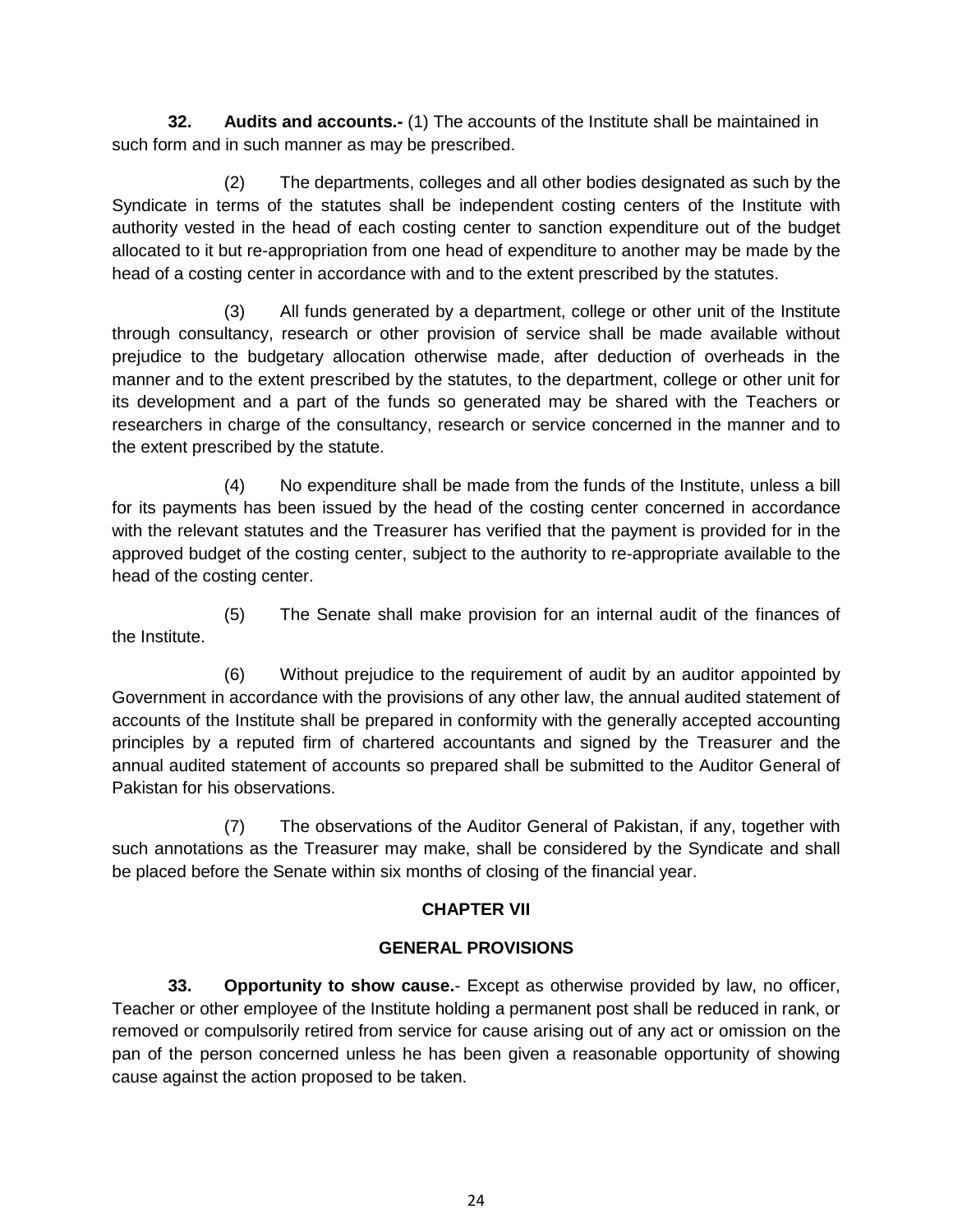**34. Appeal to the Syndicate and the Senate.-** Where an order is passed punishing any officer other than the Vice-Chancellor, Teacher or other employee of the Institute or altering or interpreting to his disadvantage the prescribed terms or conditions of his service, he shall, where the order is passed by any officer or teacher of the Institute other than the Vice-Chancellor, have the right to appeal to the Syndicate against the order, and where the order is passed by the Vice-Chancellor, have the right to appeal to the Senate.

**35. Service of the Institute.-** (1) All persons employed by the Institute in accordance with the terms and conditions of service prescribed by the statutes shall be persons in the service of the Institute.

(2) An officer, teacher or other employee of the Institute shall retire from service on the attainment of such age or tenure of service as may be prescribed.

**36. Benefits and insurance.-** The Institute shall constitute for the benefit of its officers, teachers and other employees schemes, as may be prescribed, for the provision of post-employment benefits as well as health and life insurance while in service.

**37. Commencement of term of office of members of Authority.-** (1) When a member of a newly constituted Authority is elected, appointed or nominated, his term of office, as fixed under this Act, shall commence from such date as may be prescribed.

(2) Where a member who has accepted any other assignment or for any other similar reason remains absent from the Institute for a period of not less than six months he shall be deemed to have resigned and vacated his seat.

**38. Filling of casual vacancies in Authorities.-** Any casual vacancy among the members of any Authority shall be filled, as soon as conveniently may be, in the same manner and by the same person or Authority that had appointed the member whose place has become vacant and the person appointed to the vacancy shall be a member of such Authority for the residue of the term for which the person whose place he fills would have been a member.

**39. Flaws in the constitution of Authorities.-** Where there is a flaw in the constitution of an Authority, as constituted by this Act, the statutes or the regulations on account of the abolition of a specified office under the Government or because an organization, institution or other body outside the Institute has been dissolved or has ceased to function, or because of some other similar reason, such flaw shall be removed in such manner as the Senate may direct.

**40. Proceedings of Authorities not invalidated by the vacancies.-** No act, resolution or decision of any Authority shall be invalid by reason of any vacancy in the Authority doing, passing, or making it or by reason of any want of qualification or invalidity in the election, appointment or nomination of any de facto member of the Authority, whether present or absent.

**41. First statutes.-** Notwithstanding anything to the contrary contained in this Act, the first statutes of the Institute contained in the Schedule shall be deemed to be statutes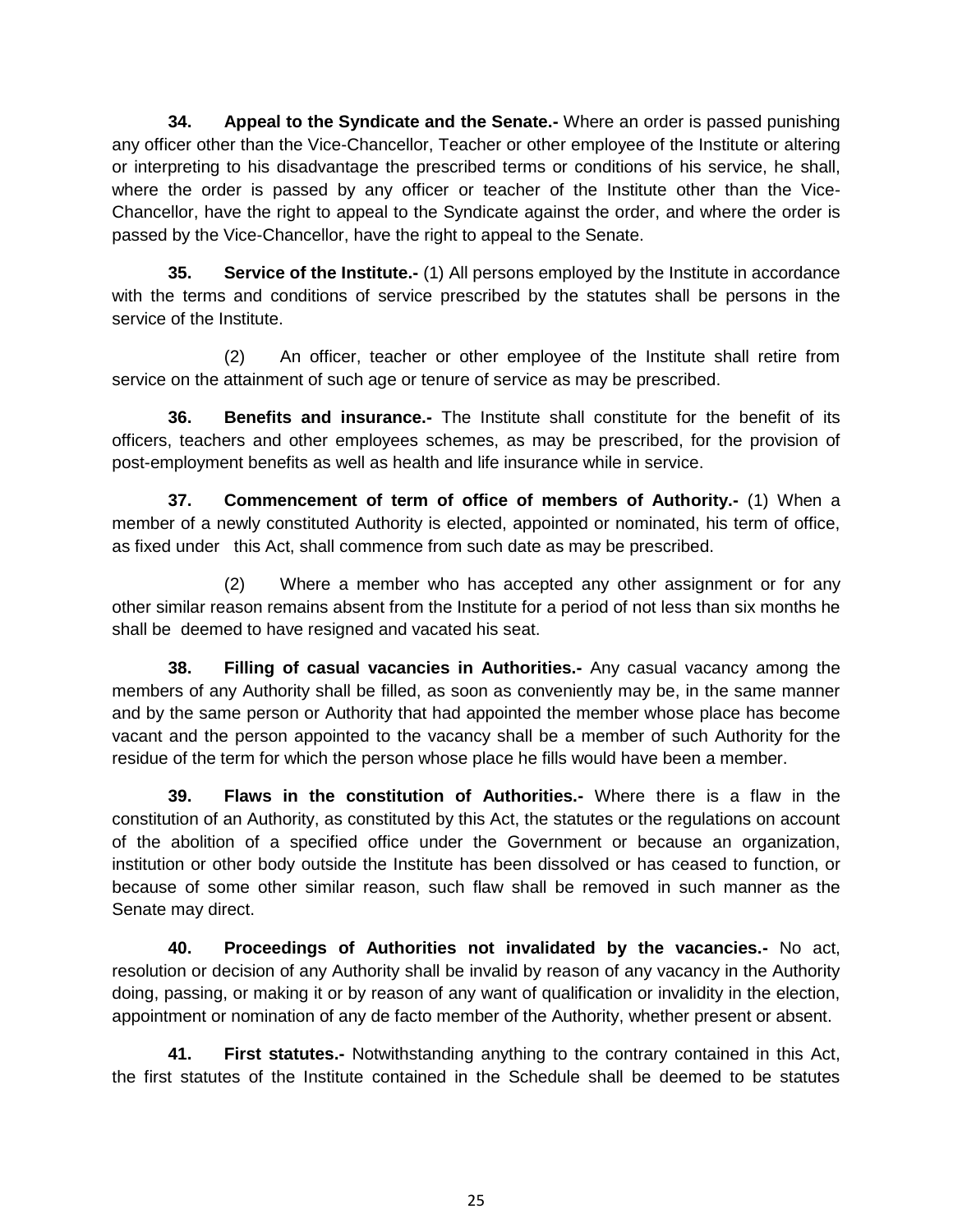framed under section 26 and shall continue to remain in force until amended or replaced under the Act.

**42. Removal of difficulties.-** (1) If any question arises as to the interpretation of any of the provisions of the Act, it shall be placed before the Chancellor whose decision thereon shall be final.

(2) If any difficulty arises in giving effect to any of the provision the Act, the Chancellor may make such order after obtaining the views of the Senate, not inconsistent with the provisions of the Act, as may appear to him to be necessary for removing the difficulty.

(3) Where the Act makes any provision for anything to be done but no provision or no sufficient provision has been made as respects the authority by whom, or the time at which, or the manner in which, it shall be done, then it shall be done by such authority, at such time, or in such manner as the Chancellor may direct after obtaining the views of the Senate.

**43. Indemnity.-** No suit or legal proceedings shall lie against the Government, the Institute or any Authority, officer or employee of the Government or the Institute or any person in respect of anything which is done in good faith under this Act.

## **SCHEDULE**

## *[See section 40]*

## **The First Statutes**

**1. Faculties.-** (1) The Schools, Colleges, Teaching Departments and Faculties shall be known as constituent units of the Institute.

- (2) The Institute shall include the following Faculties:-
	- (a) Faculty of Islamic Studies;
	- (b) Faculty of Languages;
	- (c) Faculty of Islamic Shariah;
	- (d) Faculty of Economics;
	- (e) Faculty of Computer Sciences;
	- (f) Faculty of Management Sciences;
	- (g) Faculty of Health and Medical Sciences;
	- (h) Faculty of Pharmacy and Chemical Technology;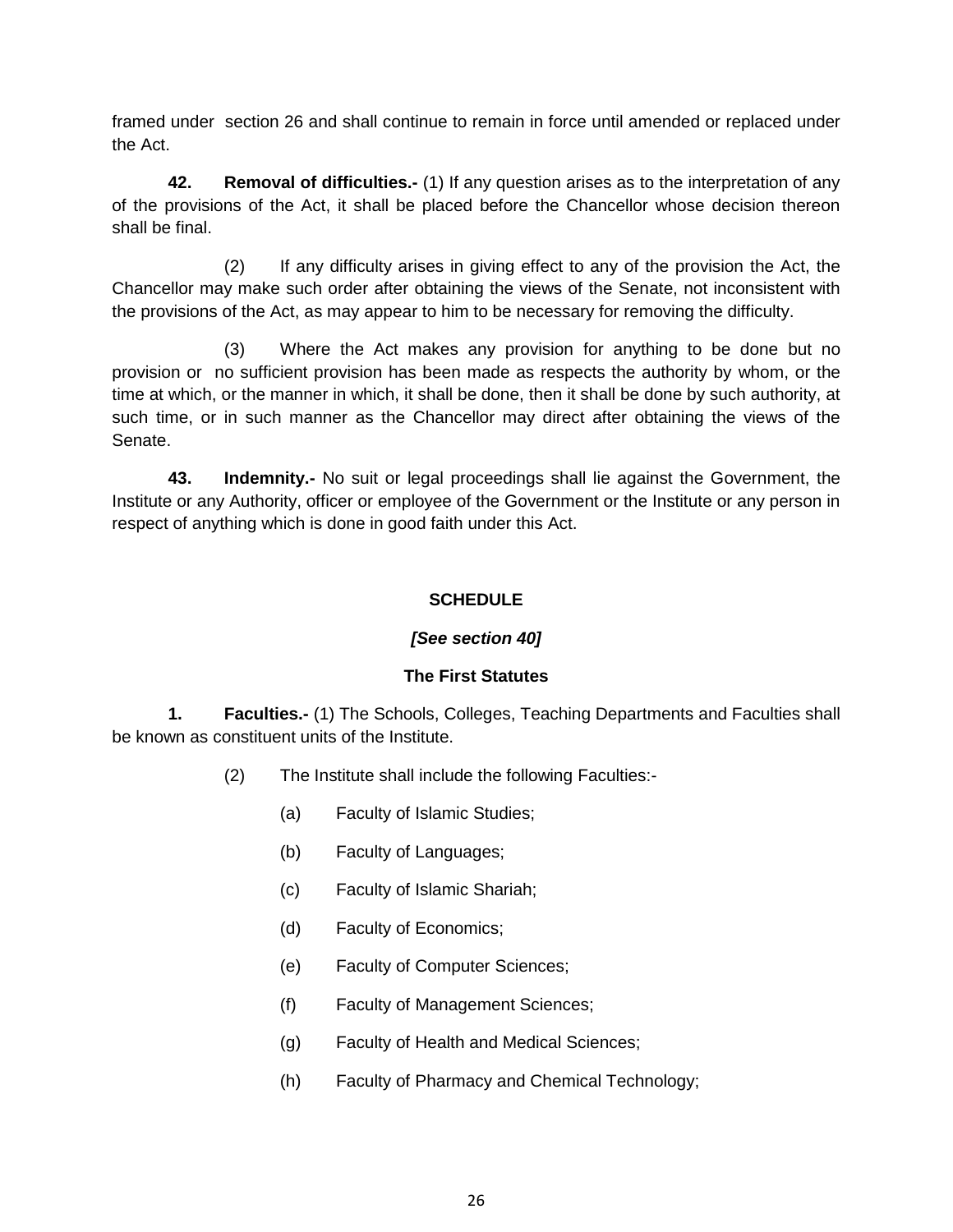- (i) Faculty of Engineering and Textile;
- (j) Faculty of Agriculture Forestry, Mining; and
- (k) such other Faculties as may be established under the Act.

(3) The Islamic Studies and the Pakistan Studies shall be compulsory subjects for all students.

(4) Each Faculty shall include such School, College, Teaching Departments, teaching and training units or research units as may be prescribed by statutes and approved by professional regulatory bodies, if necessary.

- **2. Board of Faculties.-** (1) There shall be a Board for each Faculty consisting of:-
	- (a) the Dean;
	- (b) the Professors, Associate Professors and Chairman or Principal of the Department, School or Colleges comprising the Faculty;
	- (c) one member of each Board of Studies comprising the Faculty, shall be nominated by the Senate; and
	- (d) two teachers to be nominated by the Academic Council by reason of their specialized knowledge of the subjects, who though not assigned to the Faculty, have in the opinion of the Academic Council important bearing on the subject assigned to the Faculty.

(2) The members mentioned in clause (c) and (d) of sub-paragraph (I) shall hold office for three years.

(3) The quorum for the meeting of the Board of a Faculty shall be half of the total number of members, fractions being counted as one.

(4) The Board of each Faculty shall, subject to the general control of the Academic Council and the Senate, have the following powers:-

- (a) to co-ordinate the teaching and research in the subjects assigned to the Faculty;
- (b) to scrutinize the schemes of courses and syllabi proposed by the Board of the Studies comprising the Faculty, and forward them to the Academic Councils along with its observations;
- (c) to scrutinize the recommendations of the Board of Studies comprising the Faculty, on the appointment of paper setters and examiners, except for research degrees and to forward the panels of suitable persons for each course and examination to the Vice Chancellor; and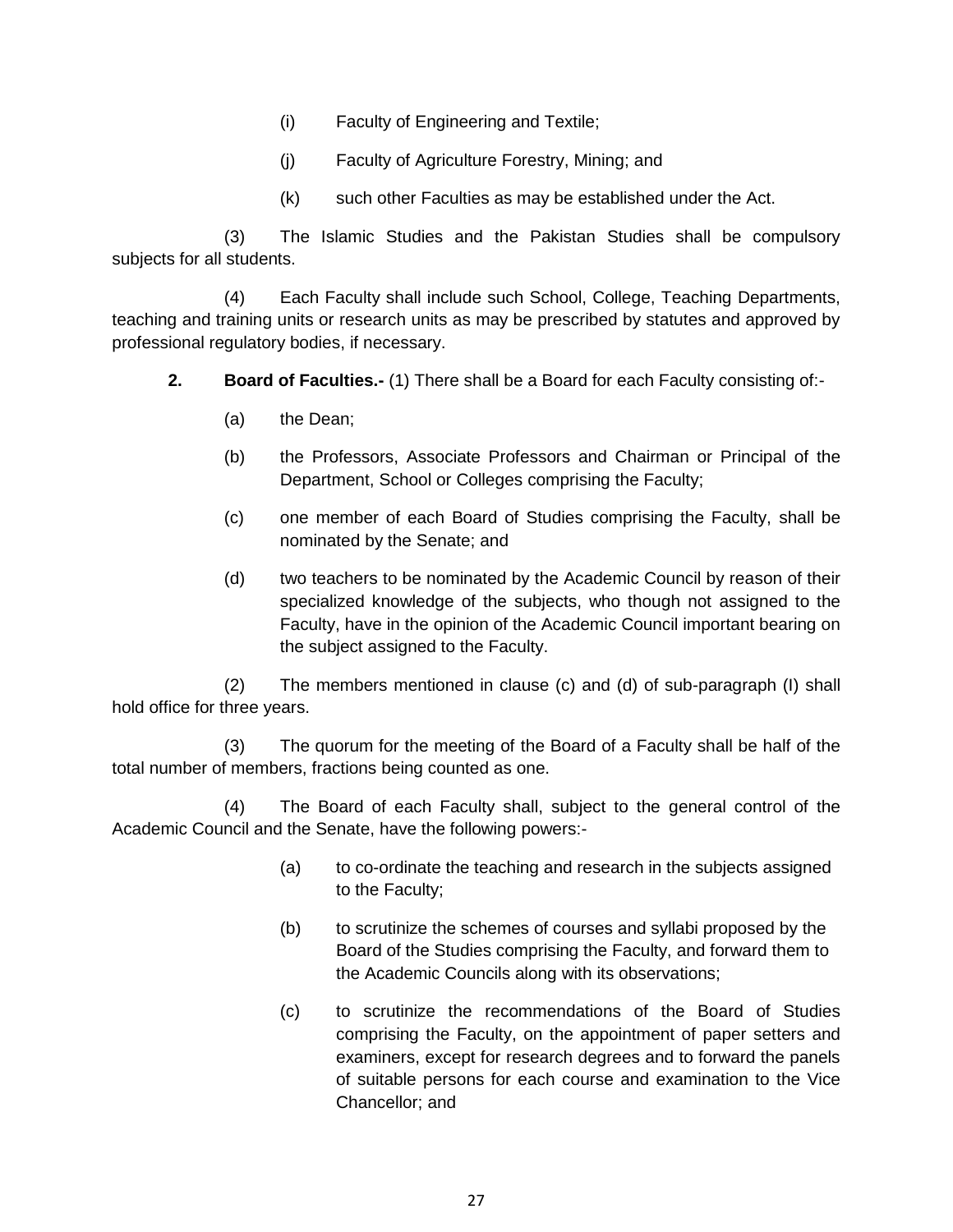(d) to perform such other functions as may be prescribed.

**3. Deans.-** (1) There shall be a Dean for each Faculty who shall be the Chairman of the Board of the Faculty, and shall be nominated by the Chancellor from amongst the three senior most Teachers in the Faculty, on the recommendations of the Vice Chancellor.

(2) The Dean shall hold office for three years or for a longer period of time as may be determined by the Vice Chancellor.

(3) The Dean shall present candidates for admission to degree courses, except honorary degrees, in the courses failing within the purview of the Faculty.

(4) The Dean shall exercise such other powers and perform such other duties as may be prescribed.

(5) The Dean shall supervise the academic work of the Faculty and report to the Vice Chancellor quarterly about the progress of teaching and research in the Faculty.

(6) The Dean with the approval of the Vice-Chancellor shall lay down procedures for the performance and evaluation of teaching and research staff.

**4. Teaching Departments.-** (1) There shall be a Teaching Department or a School or a College for each subject or a group of allied subjects as may be approved and each Teaching Department shall be headed by a Chairman and a School or College by a Principal.

(2) The Chairman and the Principal shall be appointed by the Senate from amongst the senior Teachers of the Department, School or College or by directly advertising in the newspapers, or on a contract basis or on a deputation basis.

(3) The Chairman or the Principal shall plan, organize and supervise the work of the Department, School or College in accordance with the provision of the Act, and shall be responsible to the Dean of the Faculty in which the Department. School or College is comprised for the work of his Department, School or College.

**5. Board of Studies.-** (1) There shall be a Board of Studies for each subject or a group of subjects as may be prescribed by the regulations.

- (2) Each Board of Studies shall consist of:-
	- (a) the Chairman or Principal of the Teaching Department, School or College concerned;
	- (b) all Teachers in the Teaching Department, School or College concerned;
	- (c) two other Teachers, other than Professors or Associate Professors, to be appointed by the Academic Council; and;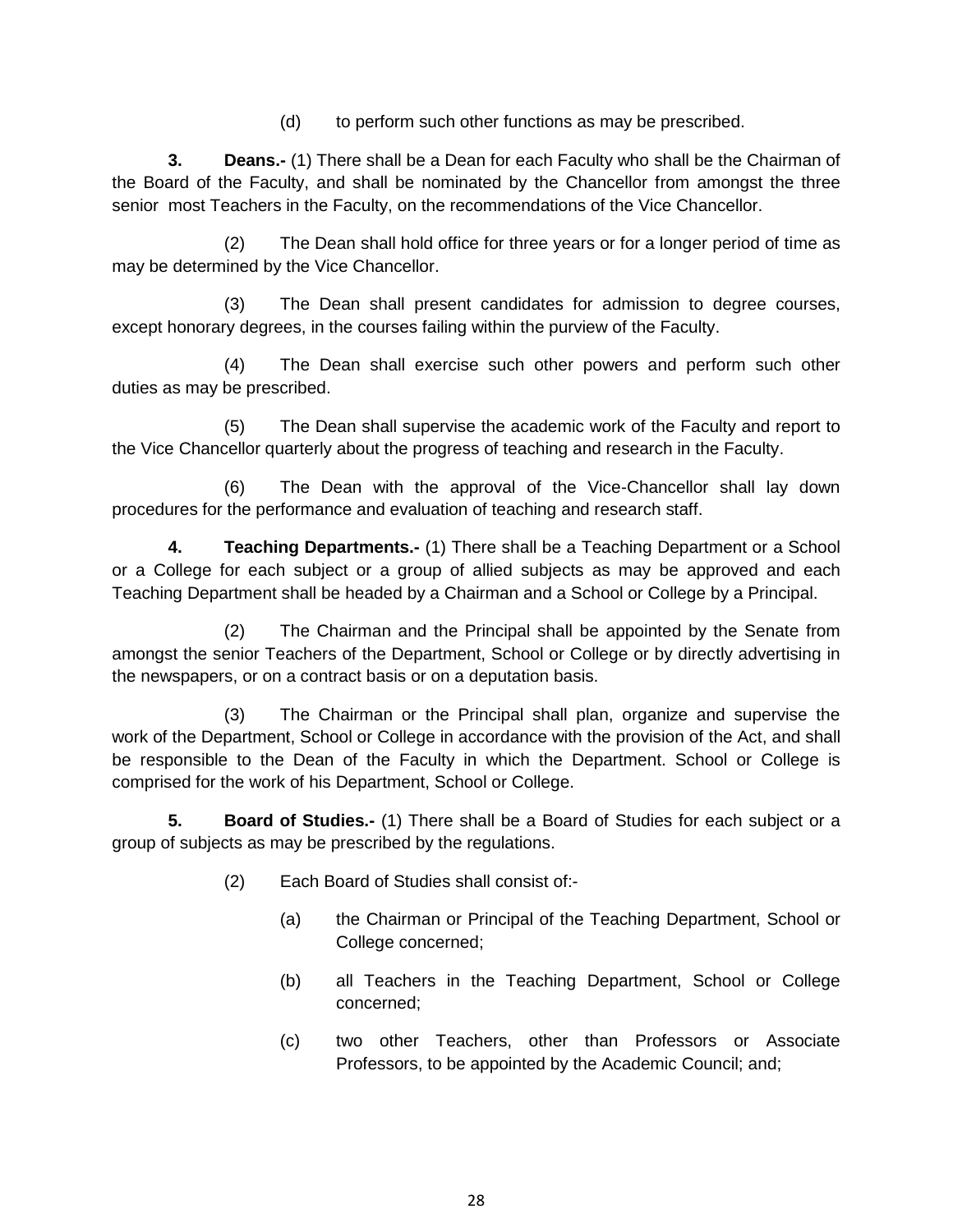(d) three experts, other than Teachers, to be appointed by the Vice-Chancellor.

(3) The term of office of members of the Board of Studies, other than *exofficio* members, shall be three years.

(4) The quorum for a meeting of the Board of Studies shall be half of the total number of members, a fraction being counted as one.

(5) The Chairman or Principal shall be the Convener of the Board of Studies and the Board shall perform the following functions:

- (a) to suggest to Authorities on all academic matters connected with instructions, research and examinations in the subjects concerned;
- (b) to propose curricula and syllabi for all degree, diploma and certificate courses in the subject or subjects concerned;
- (c) to suggest a panel of names of paper setters and examiners; and
- (d) to perform such other functions as may be prescribed.

**6. Board of Advanced Studies and Research.-** (1) There shall be Board of Advanced Studies and research consisting of the following members:-

- (a) the Vice-Chancellor, who shall be the Chairman;
- (b) the Principals;
- (c) the Deans;
- (d) two Institute Professors, other than Deans, to be appointed by the Senate;
- (e) the Professors Emeritus;
- (f) two eminent scholars nominated by the Vice-Chancellor;
- (g) two Teachers having research qualifications and experience to be appointed by the Academic Council.

(2) The term of office of the members of the Board of Advanced Studies and Research, other than *ex-officio* members, shall be three years.

(3) The quorum for a meeting of the Board of Advanced Studies and Research shall behalf of the total number of members, a fraction being counted as one.

(4) The Board of Advanced Studies and Research shall perform the following functions:-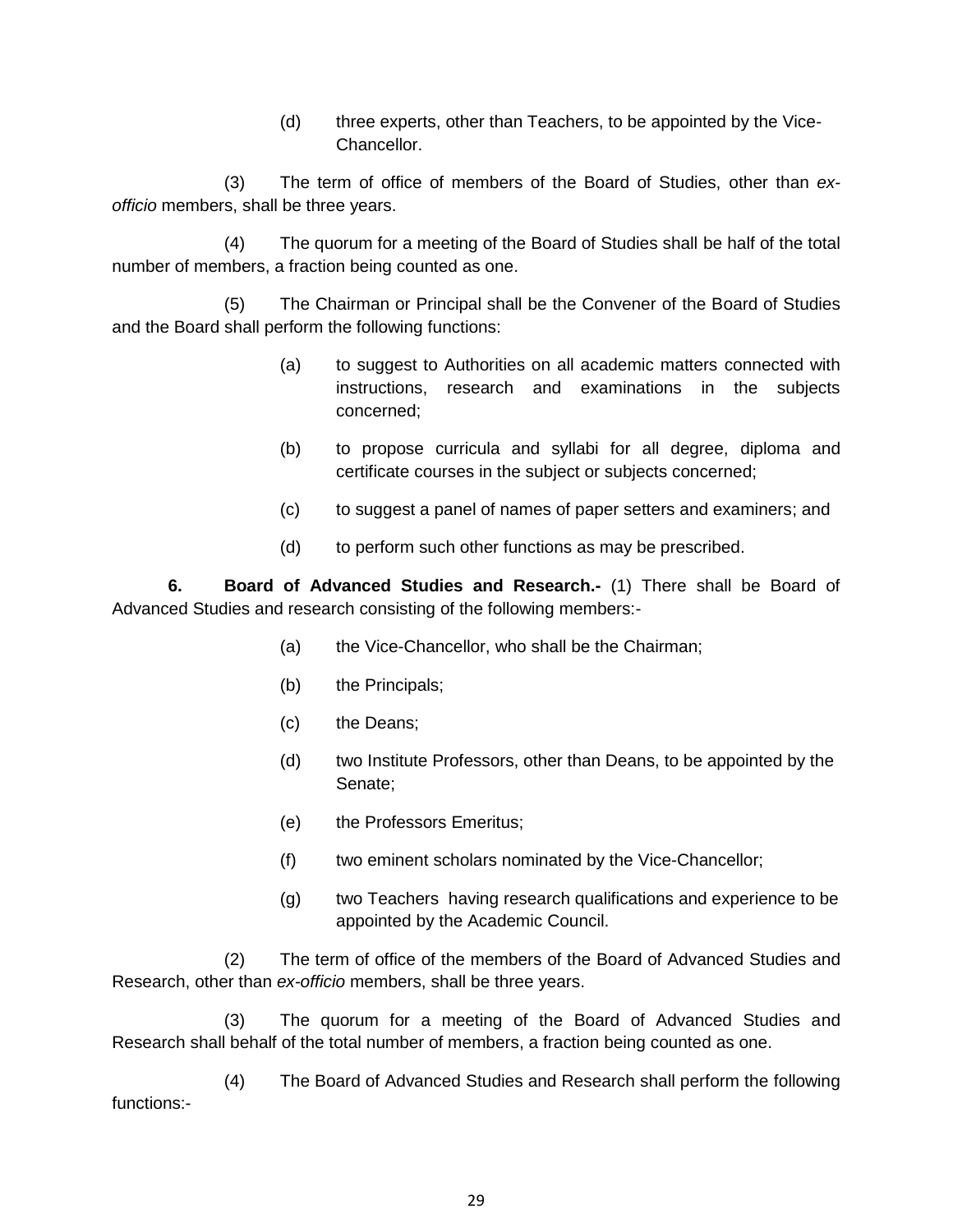- (a) to advise the Authorities on all matters connected with the promotion of advanced studies and research in the Institute;
- (b) to propose regulations regarding the award of research degrees;
- (c) to recommend panels of names of papers setters and examiners after considering the proposals of the Board of Studies in this behalf;
- (d) to appoint supervisors for research students and to determine the subject of their thesis; and
- (e) to perform such other functions as may be prescribed by statutes.
- **7. Selection Board.-** (1) There shall be a Selection Board consisting of:-
	- (a) the Chairman of the Anjuman who shall be the Chairman;
	- (b) the Vice-Chancellor;
	- (c) one member of the Senate and two persons of eminence to be nominated by the Senate provided that one of them is an employee of the Institute;
	- (d) the Chairman, Higher Education Commission or any full-time member of the Commission nominated by the Chairman, Higher Education Commission;
	- (e) member of Federal Public Service Commission to be nominated by the Chairman of the Federal Public Service Commission;
	- (f) the Deans of the Faculty concerned;
	- (g) the Chairman or Principal of the Teaching Department, School or College concerned; and
	- (h) expert to be nominated by the Anjuman.
	- (2) The Registrar of the Institute shall act as secretary of the Selection Board.

(3) The members of the Selection Board other than *ex-officio* members, should hold office for three years.

(4) The quorum for a meeting of the Selection Board shall be five members.

(5) No member of the Selection Board who is a candidate for the post to which appointment is to be made shall take part in such proceedings of the Selection Board.

(6) In selecting candidates for the post of Professor and Associate Professors, the Selection Board shall, co-opt or consult two experts in the subject concerned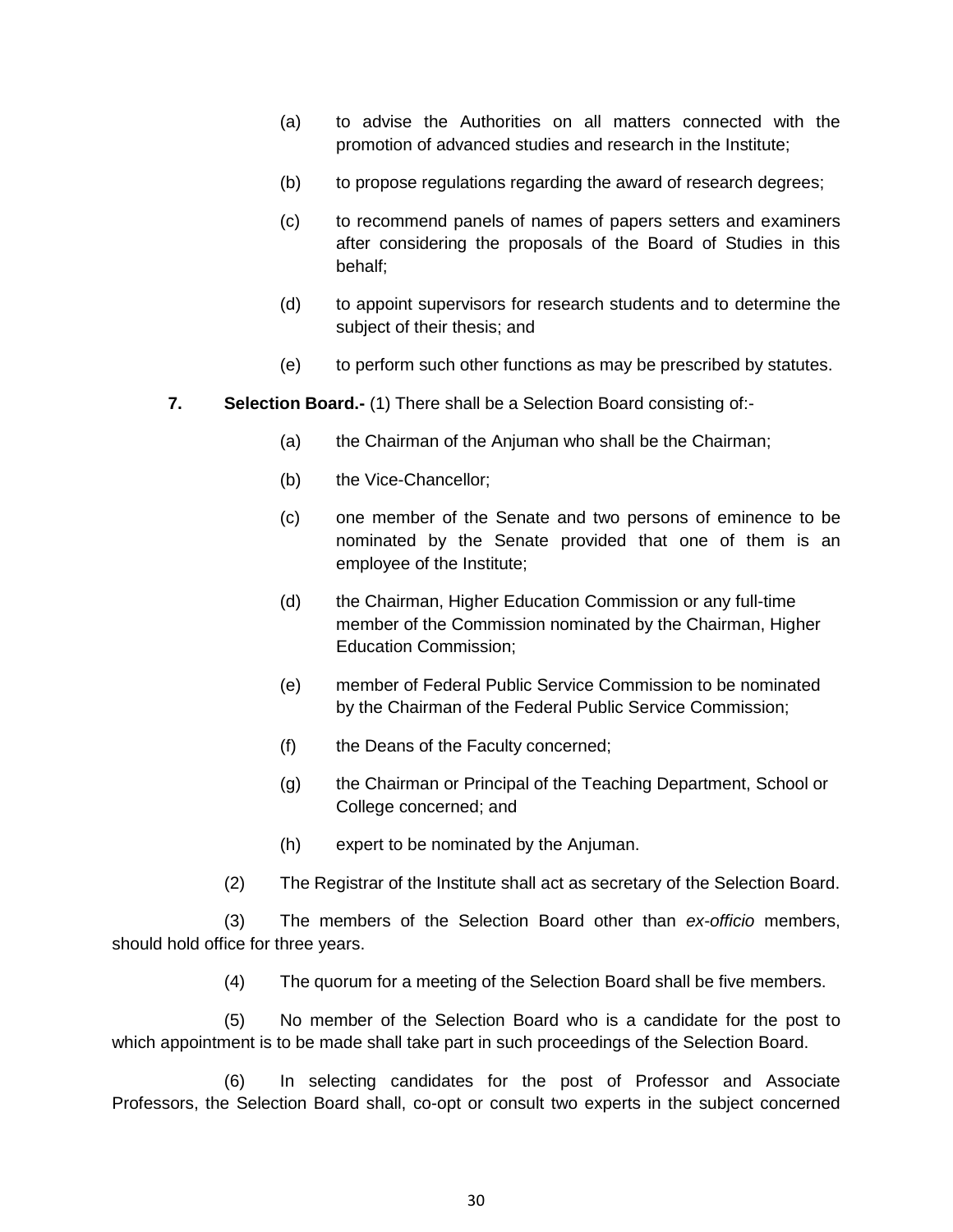and in selecting candidates for other teaching post, one expert in the subject concerned, to be nominated by the Vice-Chancellor, from a standing list of experts of each subject approved by the Senate.

(7) Subject experts from foreign countries may be called or appointed on contract basis for a specified period. The foreign experts shall be appointed by the Vice Chancellor with the prior approval of the Chancellor. They may be exempted to appear before the Selection Board.

**8. Function of the Selection Board.-** (1) The Selection Board shall consider all applications for teaching and other officers' posts received in response to an advertisement and shall recommend to the Senate the names of suitable candidates for appointment to such posts.

(2) The Selection Board may recommend to the Senate the grant of a higher initial pay in a suitable case for reasons to be recorded.

(3) The Selection Board may recommend to the Senate of appointment of an eminently qualified person to a position in the Institute on the terms and conditions as may be prescribed.

(4) The Selection Board shall consider all cases of promotion of officers of the Institute and recommend to the Senate the names of suitable candidates for such promotions.

(5) In the event of an unresolved difference or opinion between the Selection Board and the Senate, the matter shall be referred to the Chancellor whose decision shall be final.

**9. Finance and Planning Committee.-** (1) There shall be a Finance and planning Committee consisting of:-

- (a) the Chairman of the Anjuman, who shall be the Chairman;
- (b) a nominee of the Anjuman;
- (c) a nominee of the Senate;
- (d) one member to be nominated by the Minister of Finance of the Government;
- (e) two experts in the field of finance and planning to be nominated by the Vice-Chancellor;
- (f) two members of the Academic Council to be nominated by the Academic Council;
- (g) the Project Director of the Institute;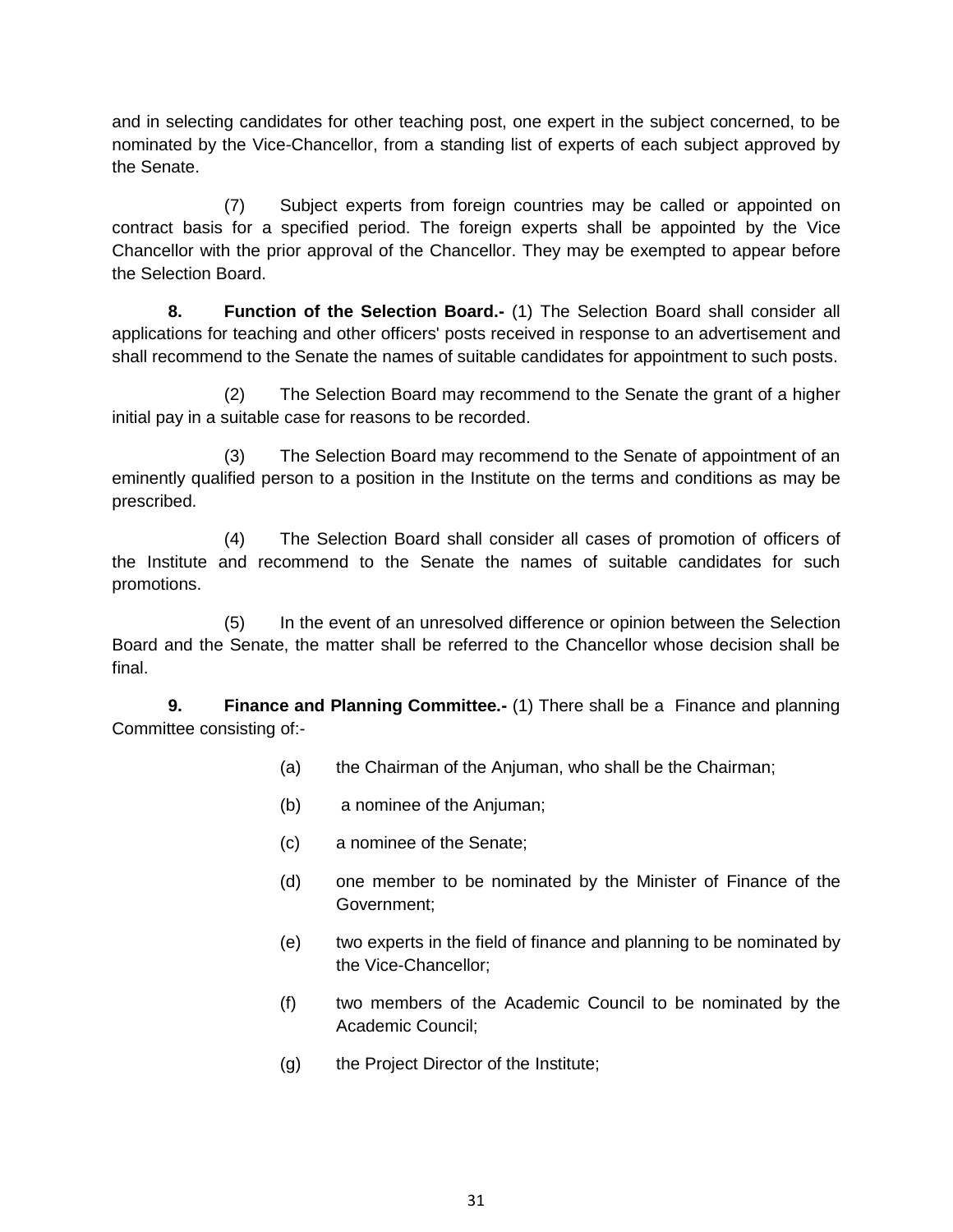- (h) one Dean to be nominated by the Chancellor on the recommendation of the Vice-Chancellor; and
- (i) Treasurer who shall be the Secretary of the Finance and Planning Committee.

(2) The quorum for a meeting of the Finance and Planning Committee shall be five members.

(3) The term of office of the members, other than *ex-officio* members, shall be three years.

**10. Functions of the Finance and Planning Committee-** The Finance and planning Committee shall perform the following functions:-

- (a) to consider annual statement of accounts, annual budget and revised budget estimates and advise the Senate thereon;
- (b) to review periodically the financial position of the Institute;
- (c) to advise the Senate on all matters relating to planning developments and accounts of the Institute;
- (d) prepare short term and long term development plans;
- (e) prepare staff and resources development plans; and
- (f) perform such other functions as may be prescribed by statutes.

**11. Academic Planning and Development Committee.-** (1) There shall be an Academic Planning and Development Committee consisting of:-

- (a) Vice-Chancellor who shall be the Chairman;
- (b) Deans;
- (c) the Chairman of Teaching Departments or the Principals of the Schools and Colleges;
- (d) one nominee of the Senate;
- (e) one nominee of the Anjuman;
- (f) Treasurer; and
- (g) The Registrar who shall act as secretary of the Academic Planning and Development Committee.

(2) The term of office of the members, excluding *ex-officio* members, shall three years.